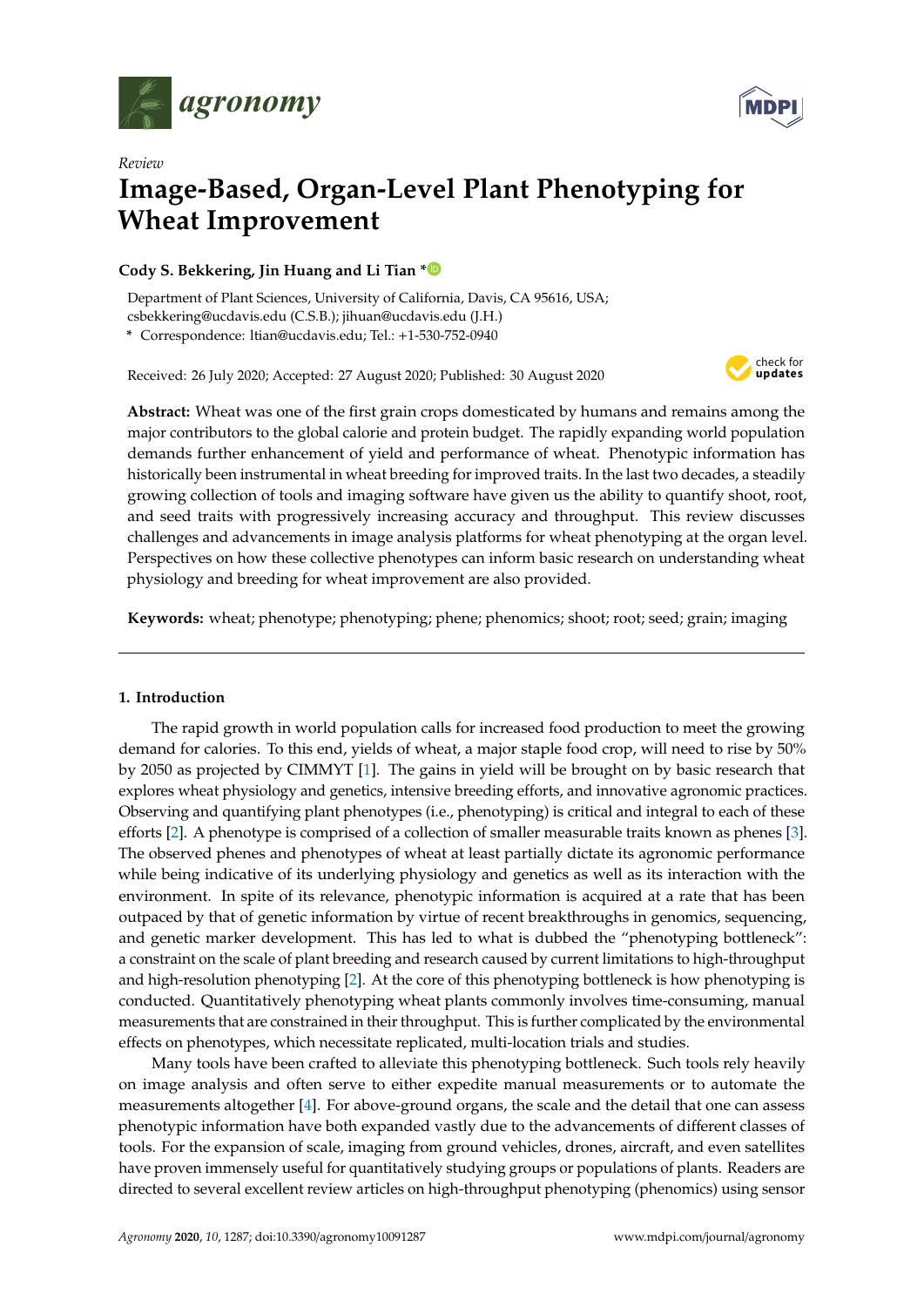technologies [\[4–](#page-10-3)[6\]](#page-10-4). The present review focuses on the imaging tools that have enabled greater resolution of phenotypes of individual wheat plants at the organ level. This is highly relevant to fundamental research that tackles questions pertinent to wheat physiology and stress response as well as field research that can provide invaluable data for wheat breeding. Special attention is given to cost-effective tools that do not possess a steep learning curve as to focus on tools that could be implemented in projects at a broad range of sizes. We aim to provide a point of reference for researchers that are new to phenotyping of wheat plants or are interested in exploring alternative phenotyping platforms. Use of these image-based tools has been and can be applied to other cereal grain crops or to crops in general.

## **2. Phenotyping of Shoot Traits**

## *2.1. Shoot Phenotyping in Wheat: An Overview*

Shoot traits such as leaf size, shoot height, spikelets per spike, tiller number, and maturity are amenable to non-destructive sampling and have been available to farmers, breeders, and researchers for centuries. However, quantification of shoot phenotypes of individual wheat plants is not limited to these "traditional" measures. Rather, shoot morphological analysis in wheat has been expanded to a greater collection of traits by virtue of image analysis software. At the simplest level, ImageJ [\[7\]](#page-10-5) has enabled manual measurements of leaf shape, color, and extent of disease development [\[8](#page-10-6)[,9\]](#page-10-7). Beyond the capabilities and throughput of ImageJ, additional tools have emerged that quantify familiar phenotypes from images with higher throughput or that compute relevant, novel phenotypes otherwise unavailable to researchers. Phenotypes assayed by these software tools vary greatly in their scope—with some tools analyzing leaves specifically and others zooming out to analyze individual shoots or to canopies formed by groups of plants (Table [1\)](#page-1-0). While proprietary tools come at an added expense, publicly available tools enable researchers and breeders to quantitatively phenotype their plants while minimizing cost [\[10\]](#page-10-8). Such tools are often validated against their proprietary counterparts or against measurements in ImageJ to ensure phenotyping accuracy. Publicly available tools are often open source as well, with their source code being freely available for technically advanced users to tailor to their specific needs [\[10\]](#page-10-8) (Table [1\)](#page-1-0).

<span id="page-1-0"></span>

| Software               | Software/<br><b>Hardware Cost</b> | Open<br>Source | <b>Operating System</b>                    | <b>Example Output Trait</b>                                                     |  |
|------------------------|-----------------------------------|----------------|--------------------------------------------|---------------------------------------------------------------------------------|--|
| Easy Leaf Area         | No.                               | Yes            | Windows, Mac OS, Android                   | Total leaf area, leaf area index                                                |  |
| Lamina2Shape           | No                                | Yes            | N/A (MatLab Program)                       | Leaf shape parameters, leaf length:width<br>ratio, leaf area                    |  |
| LeafScan               | Yes                               | No             | $iOS 9.2+$                                 | Leaf area                                                                       |  |
| Plant Screen<br>Mobile | No                                | Yes            | Android $OS$ 4+                            | Leaf area, perimeter, dimensions,<br>and color profiles                         |  |
| LeafByte               | No.                               | Yes            | $iOS 9+$                                   | Leaf area, herbivory extent                                                     |  |
| Leaf Doctor            | No                                | No             | $iOS 8+$                                   | Proportion of diseased leaf area                                                |  |
| BioLeaf                | No.                               | No             | Android                                    | Leaf area, herbivory extent                                                     |  |
| <b>HTPheno</b>         | No.                               | Yes            | N/A (ImageJ Plugin)                        | Shoot projected area, width, and height                                         |  |
| CoverageTool           | N <sub>o</sub>                    | Yes            | Windows $XP +$                             | Leaf area, color profiles, whole shoot<br>area/color, leaf area index           |  |
| Canopeo                | No.                               | No             | Windows 7+, Android, iOS,<br>Linux, Mac OS | Fractional green canopy cover                                                   |  |
| $CI-202$               | Yes                               | No             | Windows 95, XP                             | Leaf area, length, width, perimeter,<br>and aspect ratio                        |  |
| $LI-3000C$             | Yes                               | No             | Windows 2000+                              | Leaf dimensions, leaf area                                                      |  |
| WinDIAS                | Yes                               | No             | Windows $7+$                               | Leaf area, length, width, perimeter,<br>proportion of diseased area             |  |
| WinFOLIA               | Yes                               | No             | Windows $8+$                               | Leaf area, leaf dimensions, herbivory<br>extent, disease extent, color profiles |  |

**Table 1.** Commonly used image-based tools for shoot phenotyping in wheat.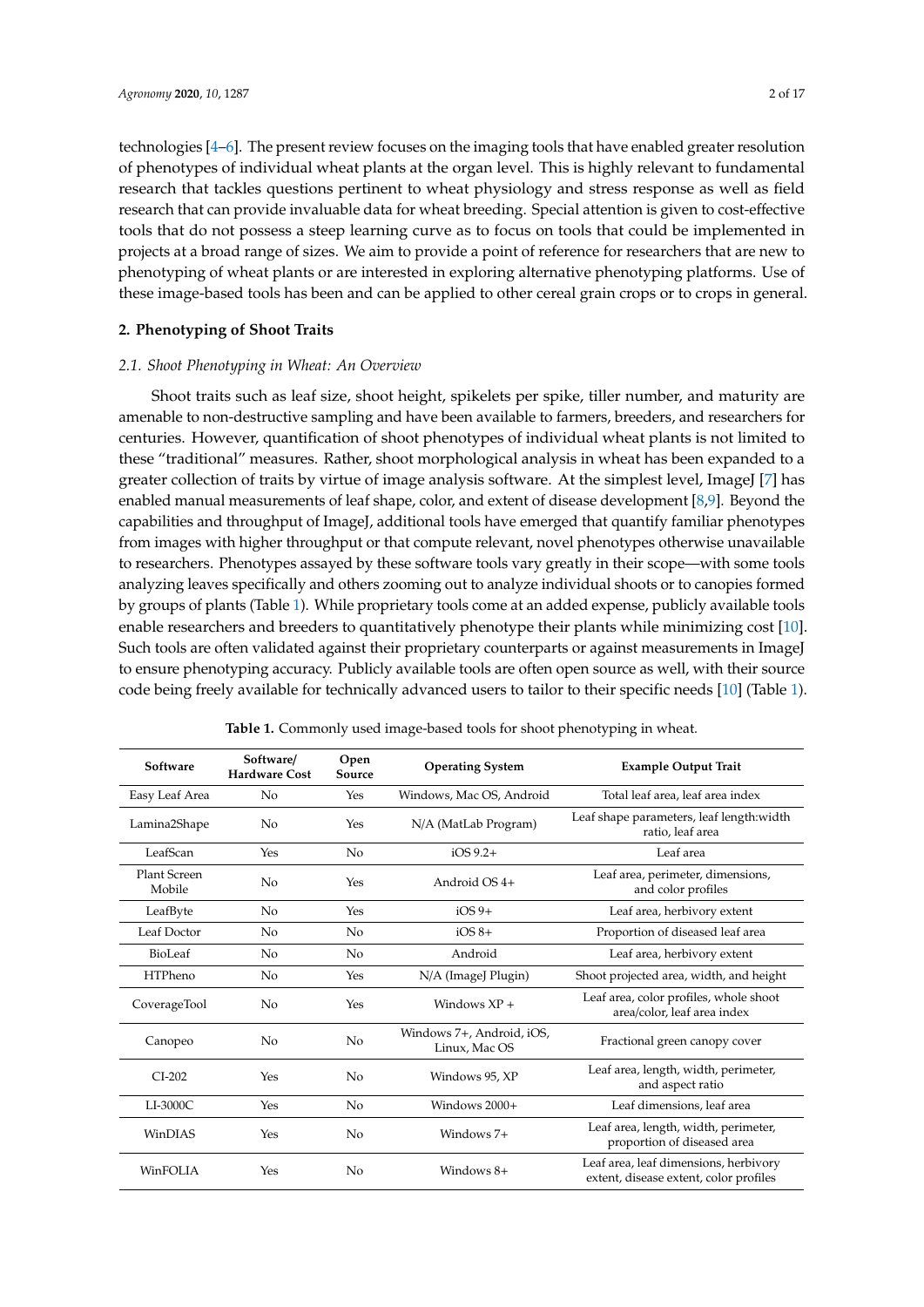Multiple programs have been created that expedite quantification of leaf traits relative to manual quantification in ImageJ (Table [1\)](#page-1-0). At the most basic level, there are easily implemented options for assaying leaf area phenotypes. Easy Leaf Area [\[11\]](#page-10-9) enables batch processing of camera or scanner images by quantifying the green area for each plant in each image while using a square red scale marker to calibrate its area measurements. The mobile app LeafScan [\[12\]](#page-10-10), while coming at only a nominal cost to users, also simplifies leaf area measurements by calibrating area measurements to a square of fixed area in the image background. Another mobile app, Plant Screen Mobile [\[13\]](#page-10-11), leverages a calibration object in smartphone images to rapidly measure leaf size and dimensions while also providing more options for color thresholding of leaves against more heterogeneous backgrounds. More complex leaf phenotypes, such as lamina shape (shape of leaf blade), can be assayed from scanned images using the MatLab program Lamina2Shape [\[14\]](#page-10-12). These leaf shape phenotypes are indicative of wheat's response to changes in agronomic practices such as sowing date, sowing density, and nitrogen fertilizer application, as leaf growth patterns are modulated to accommodate nutrient and space limitations [\[15,](#page-10-13)[16\]](#page-10-14). Finally, the proprietary CI-202 Leaf Area Meter (CID Bio-Science, Camas, WA, USA) has a built-in scanner that flattens leaves and measures leaf perimeter, area, width, and length. This device is joined by other proprietary scanners that include the LI-3000C (LI-COR, Lincoln, NE, USA), and the WinDIAS system (Delta-T Devices, Cambridge, UK), which are advantaged for portability and throughout, respectively (Table [1\)](#page-1-0).

Morphological traits such as shape are not the only relevant parameters in leaf phenotyping. Plants exist in environments where biotic stressors such as pests and diseases are present. Quantitatively assaying disease resistance and pest deterrence in leaves is important to research and breeding in wheat, as it provides valuable data for studies that elucidate key genes or linked molecular markers for biotic stress resistance. WinFOLIA (Regent Instruments, Quebec City, QC, Canada) is a proprietary software that quantifies herbivory and disease extent in addition to leaf morphological parameters. WinFOLIA has been implemented in research on monocot crops, such as studies of agronomic practices in maize [\[17\]](#page-10-15) and disease response in barley [\[18\]](#page-10-16). In contrast to WinFOLIA, several leaf phenotyping freeware tools have the added benefit of being mobile applications, enabling enhanced portability relative to flatbed scanner systems. BioLeaf [\[19\]](#page-11-0) and LeafByte [\[20\]](#page-11-1) are freely available smartphone applications that can rapidly quantify the proportion of damage to leaves from pests. These apps considerably lower the equipment requirement for imaging leaf tissue and lower the technical learning curve for researchers and breeders that wish to approach pest damage and deterrence quantitatively. Another mobile application, Leaf Doctor [\[21\]](#page-11-2), measures the proportion of diseased area on a leaf. This allows researchers to have quantitative measures of disease susceptibility rather than relying on coarse scales for disease grading [\[22\]](#page-11-3). This suite of leaf-level tools collectively gives research groups several options for leaf quantitative phenotyping based on the traits in consideration as well as the size and budget of the research project.

## *2.3. Phenotyping of Individual Shoots*

Compared to individual leaves, phenotyping of whole shoots is technologically challenged by the inability for common imaging devices to capture information on three-dimensional (3D) structures. As a result, many phenotypes commonly assayed on whole shoots rely on the measurement of 2D projections of shoots taken with monocular (single camera) imaging systems [\[23](#page-11-4)[,24\]](#page-11-5). Some of the leaf phenotyping programs survey the green area in images, making them suited to measure projected areas of whole shoots as well. For example, Easy Leaf Area can be used to batch process images of shoots to generate projected area measurements from a collection of images [\[11\]](#page-10-9). Likewise, ImageJ is still suited for fully manual measurements of area, height, and diameter of the shoot in the image [\[23,](#page-11-4)[25\]](#page-11-6). CoverageTool [\[25\]](#page-11-6) and HTPheno [\[23\]](#page-11-4) are more specialized tools for whole shoot phenotyping. CoverageTool allows users to partition shoot images into regions by color and quickly quantify the projected area occupied by each color [\[25\]](#page-11-6). This enables rapid measurements of not only projected area, but also of senescence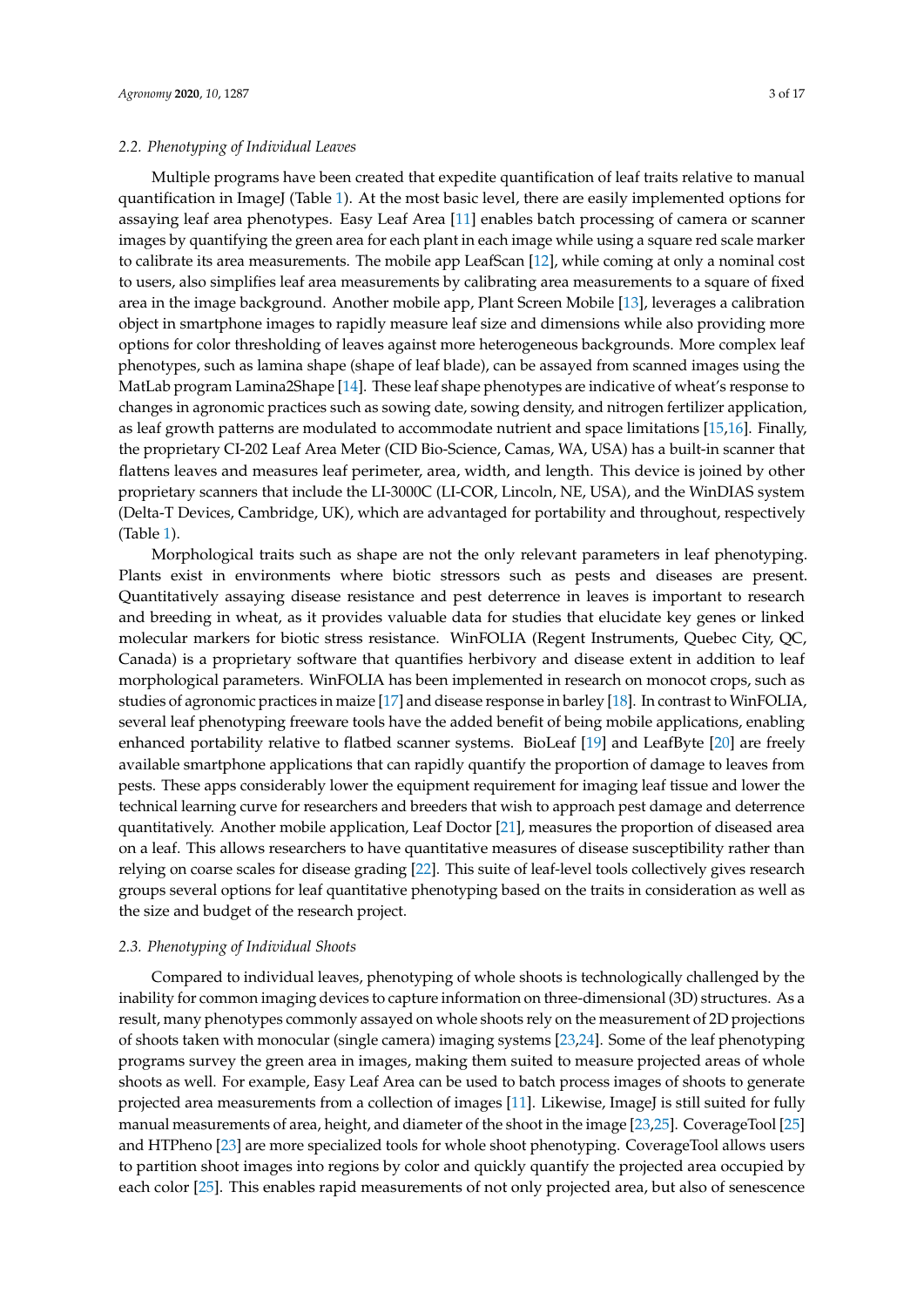or tip dieback. HTPheno can batch process multiple images quickly that are taken with the same specifications, enabling the user to rapidly measure shoot width, height, and projected area without the need for manual measurements [\[23\]](#page-11-4). The usage of CoverageTool, HTPheno, and other shoot phenotyping software (such as Canopy Reconstruction [\[26\]](#page-11-7)) is naturally constrained by the user's ability to quickly image shoots with consistent lighting, scales, and camera angles. Conveyor-assisted imaging systems that can generate images suitable for analysis with high throughput phenotyping software are constructed by companies such as Phenospex (Heerlen, Netherlands), Lemnatech (Aachen, Germany), and Qubit Phenomics (Kingston, ON, Canada). Such systems have been implemented at various centers worldwide [\[27\]](#page-11-8) and have been used in the validation of software tools including HTPheno.

## *2.4. Phenotyping of Canopy Cover*

Wheat shoots invariably come into contact with each other in the field setting. Communities of individual plants form canopies in which the spatial distribution of leaves collectively determines the productivity of the entire plot [\[28\]](#page-11-9). A common metric used to quantitatively analyze these plant canopies is the fractional green canopy cover (FGCC): the proportion of a given two-dimensional, vertically viewed area that is taken up by green shoot tissue. As with shoot phenotyping, programs that quantify green area in images such as ImageJ, CoverageTool, Easy Leaf Area, and Canopy Cover Free (a mobile app version of Easy Leaf Area) are appropriate for assaying the proportion of a plot image that is occupied by a plant canopy—effectively measuring FGCC. The mobile application Canopeo [\[29\]](#page-11-10) is specialized for FGCC measurements and has been leveraged more extensively in wheat research in comparison. The Canopeo app semi-automatically processes images of wheat canopies taken by users with a smartphone while allowing users to append additional metadata or notes to each image [\[29\]](#page-11-10). As FGCC is computed as a unitless proportion of green area to non-green area, scale markers are not needed for imaging, which increases throughput and lowers equipment need. This app is compatible with a wide range of computer operating systems and is continually maintained, ensuring its longevity as new tools emerge [\[30\]](#page-11-11). The relatively shorter canopies of wheat benefit from being more accessible throughout the plant's life cycle than those of taller monocot crops such as sugarcane or maize, making the use of cost-effective, handheld imagery feasible for time-series measurements of wheat in the field or greenhouse. Each of the freeware tools mentioned here are able to robustly quantify FGCC from images taken in these settings irrespective of the imaging device used.

## *2.5. Phenotyping of Shoot Chemical Content*

Image-based shoot phenotyping in the visible wavelengths can be complemented by information acquired using infrared (IR) spectroscopy. This approach uses reflectance of wavelengths in the near infrared (NIR) or short-wave infrared (SWIR) spectrum (700 nm–2500 nm) relative to that of visible wavelengths to make inferences about the chemistry and overall health of the plant. The use of hyperspectral cameras capable of scanning large regions of the IR spectrum has given IR imagery its well-documented role in aerial remote sensing [\[31\]](#page-11-12) but has also given it versatile uses in organ-level phenotyping. Commercially available hyperspectral cameras have enabled shoot chemical phenotyping through the analysis of false-color images. Many field-portable spectroradiometers circumvent the need for image analysis altogether by reporting spectral data for a targeted imaging field, though this is at the expense of measurement area. At the simplest level, some handheld devices feature a "point and shoot" measurement method that quickly and easily measures spectral reflectance at a target location, though the collection of traits measured is more limited. The broad spectral range and the high spectral resolution of many currently available tools have enabled the usage of numerical spectral vegetation indices (SVIs) that can have modelled relationships with plant chemical and physiological status [\[32\]](#page-11-13). A commonly reported SVI is the Normalized Difference Vegetation Index (NDVI), which is computed using measured reflectance of the red and NIR bands [\[33\]](#page-11-14). NDVI measures are indicative of vigor and phenology in wheat [\[34\]](#page-11-15), and each of the aforementioned tools can readily compute NDVI measures at varying scales. As NDVI serves as a suitable proxy for plant health, it has been used in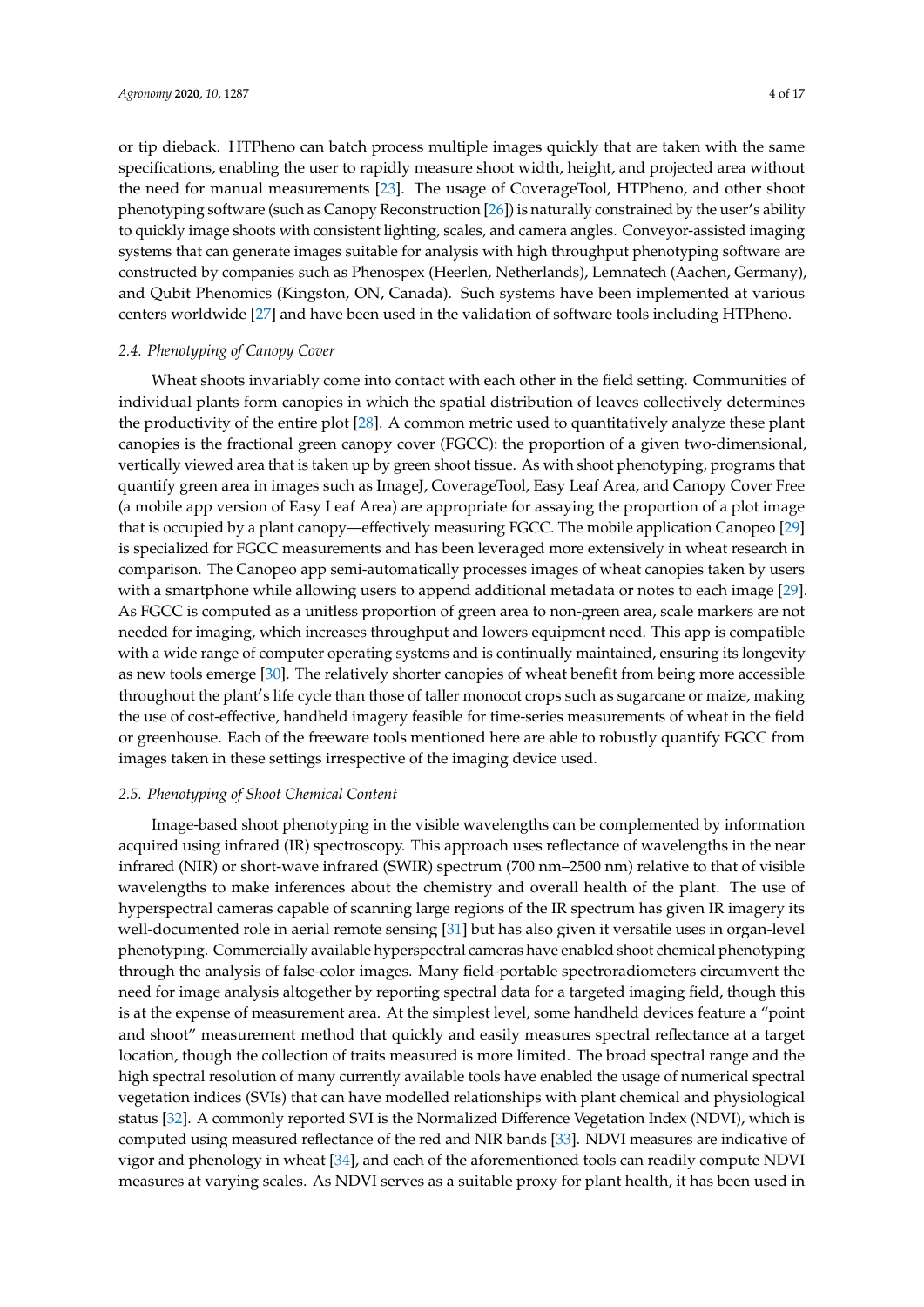exploration of nematode resistance [\[35\]](#page-11-16), the effects of no-till practices [\[36\]](#page-11-17), and the genetics of heat and drought resistance [\[37\]](#page-11-18) in wheat.

Other SVIs have been developed beyond the NDVI that are applicable to shoot chemical phenotyping in wheat. One such index is the Normalized Water Index (NWI), which leverages water absorption of certain NIR wavelengths to estimate shoot water content [\[38\]](#page-11-19). Beyond shoot water content, concentration of pigments, such as anthocyanins, can be measured in NIR imagery using the anthocyanin reflectance index. This has proven useful in the detection of stress symptoms in wheat, particularly in response to yellow rust [\[39\]](#page-11-20). Finally, the Pigment Specific Simple Ratio for Chlorophyll *a* has proven to be an effective way to measure Chlorophyll *a* in field-grown wheat [\[40\]](#page-11-21). Other indices are being developed and explored as well that correlate with shoot nitrogen uptake, leaf nitrogen content, and yield components in wheat [\[41\]](#page-11-22). Further work on modelling relationships between SVIs and mineral macronutrient (N, P, K, S) and micronutrient (such as Zn, Fe, and B) concentrations is underway [\[42\]](#page-12-0). Currently available hyperspectral devices are capable of assaying spectral regions that enable users to carry out research and breeding in wheat using these SVIs and others. These proximal sensing tools have no barrier to their implementation outside of the hardware cost, making them amenable to incorporation into experimental designs or breeding regimes without the need to substantially overhaul the experimental design or breeding pipeline.

## *2.6. Research Trajectories in Shoot Phenotyping*

Aside from profound advances in aerial and satellite imagery for remote sensing [\[43\]](#page-12-1), affordable, smaller-scale image-based phenotyping of shoot traits is becoming increasingly user-friendly and higher throughput. Field phenotyping at the scale of individual plants or small groups of plants is benefited by field-portable or handheld imaging devices. Increased availability of software capable of analyzing images taken by these devices in the field enables the exploration of research questions without the introduction of controlled environment as a confounding factor. The rapid expansion of mobile applications in this space that can generate valuable phenotypic information stands to benefit both research and breeding efforts in wheat. Indeed, breeding efforts are benefited by the rapid growth of low-cost shoot phenotyping systems through the enablement of participatory breeding in which growers can provide quantitative inputs to breeders without changing their growing operations [\[44\]](#page-12-2). Continued development is occurring in this space as deep learning approaches continue to be implemented in the development of wheat phenotyping software [\[45\]](#page-12-3). For example, faster and easier acquisition of shoot traits that have been thus far excluded from image-based shoot phenotyping, such as spike number and tiller count, is steadily becoming possible using deep learning facilitated image analysis [\[46\]](#page-12-4).

#### **3. Phenotyping of Root Architectural Traits**

#### *3.1. Barriers and Strategies for Root Phenotyping*

Plants allocate a large percentage of their photosynthate produced in shoots to sink tissues, such as roots [\[47\]](#page-12-5). Roots are the interface with the soil that plants use for anchorage, water and nutrient uptake, and microbial symbiosis [\[48\]](#page-12-6). Compared to shoot phenotyping, quantifying the phenotypes and constituent phenes of roots poses additional challenges. Retrieving roots from the soil for visualization is destructive to the plant and is also likely to perturb the phenotypes that are being measured [\[48\]](#page-12-6). In addition, the complexity of root systems presents another issue for automated phenotyping efforts. Root intersections, branching, and the presence of fine roots beyond the researcher's imaging capacity pose barriers to root phenotyping that are not present when phenotyping aboveground tissues [\[49\]](#page-12-7).

Simple excavation remains a relevant method for phenotyping roots of plants growing in the field ("shovelomics" [\[50\]](#page-12-8)). However, researchers should take great care to maintain the integrity of the root system during excavation and subsequent washing. Although washed roots extracted from soil cores can be suspended in water and imaged with high contrast, soil coring fails to capture the whole root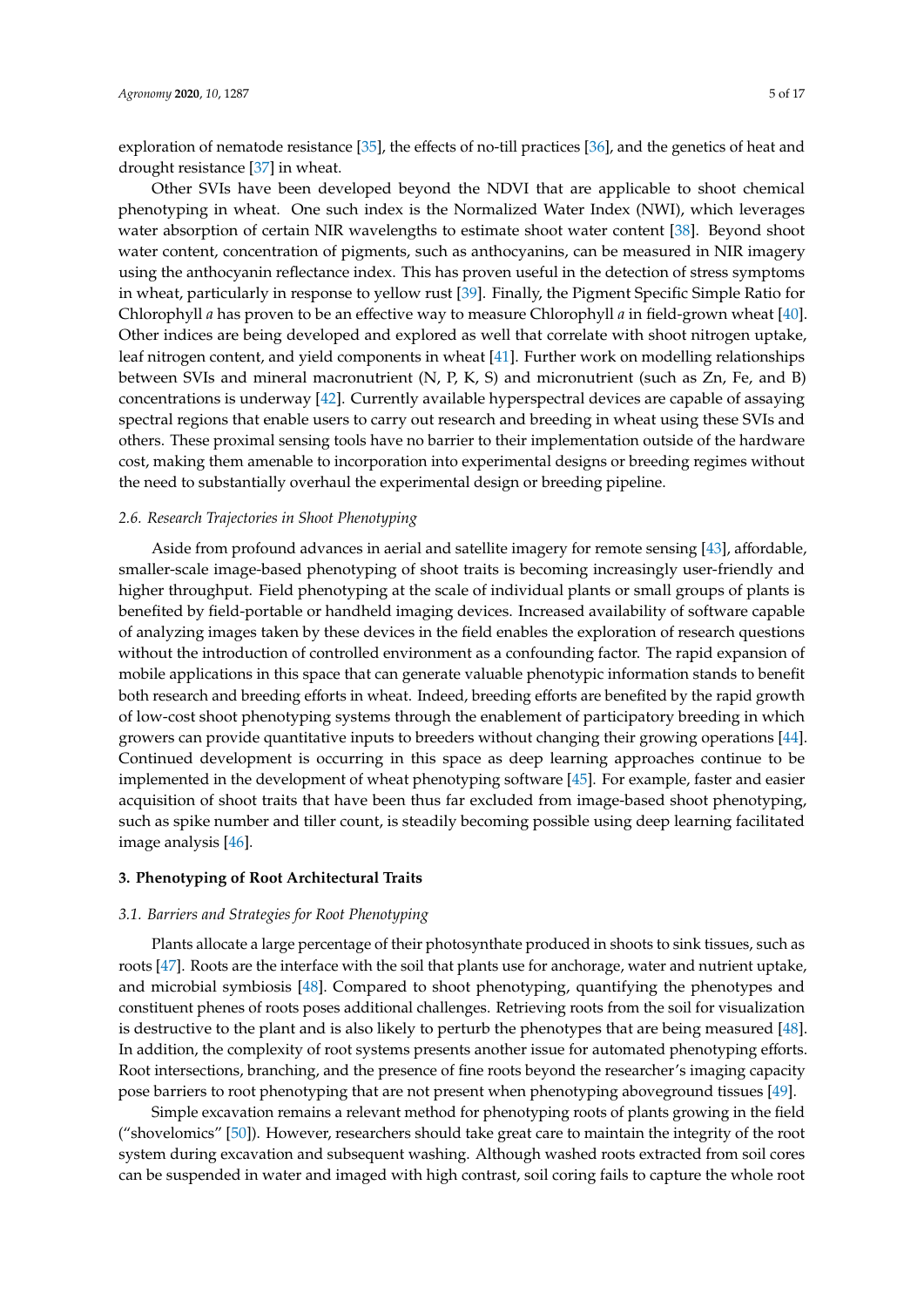system in all but the younger plants. As such, root crowns, rather than the whole root system, are phenotyped for mature plants in shovelomics [\[50\]](#page-12-8). Hydroponic systems provide an alternative liquid medium for plant growth and non-destructive imaging. However, plants grown hydroponically will invariably differ in their root morphology relative to soil-grown plants [\[51\]](#page-12-9). Physical tools have also been devised that ameliorate the visualization constraint for root phenotyping. Glass-sided boxes of soil called rhizotrons (or rhizoboxes) enable a relatively coarse visualization of the root system by allowing the roots touching the glass wall to be observed and imaged [\[52\]](#page-12-10). Roots in the field have been approached with "minirhizotrons", which are long, periscope-equipped glass tubes inserted into the soil of agronomic plots. Like rhizotrons, minirhizotrons enable imaging of roots growing along the glass tube wall. Minirhizotrons are valuable for their ability to image roots continuously and non-destructively in situ, though they have limited ability to image entire root systems [\[53\]](#page-12-11). In recent years, X-ray computed tomography has seen improved image resolution and quality and has been applied to generating 3D images of roots in situ [\[54\]](#page-12-12).

Following image acquisition, the task of quantification of root architectural traits remains. Manual quantification through tracing of root images, despite providing relatively accurate measurements, is laborious and limited to simple root systems. On the other hand, recent advances in computer vision have produced several software tools for root phenotyping that collectively accommodate a large collection of imaging methods, plant species, and phenotypes [\[10\]](#page-10-8). Many such tools are applicable to wheat phenotyping (Table [2\)](#page-5-0) and have been employed to address a wide range of research questions as discussed below.

<span id="page-5-0"></span>

| Software         | Software/<br><b>Hardware Cost</b> | Open<br>Source | <b>Operating System</b>                    | Automation         | <b>Example Output Trait</b>                                                                                                |
|------------------|-----------------------------------|----------------|--------------------------------------------|--------------------|----------------------------------------------------------------------------------------------------------------------------|
| RootNav          | No                                | Yes            | Windows $XP+$                              | Semi-automated     | Primary and lateral<br>root count, lengths,<br>angles. Convex hull<br>area. Network shape.                                 |
| SmartRoot        | N <sub>o</sub>                    | Yes            | Platform<br>independent<br>(ImageJ plugin) | Semi-automated     | Primary and lateral<br>root length, lateral root<br>density, root diameter,<br>insertion angles.                           |
| <b>GiA Roots</b> | No                                | No             | Windows 7+, Mac<br>OS, Linux               | Fully<br>automated | Total root length, area,<br>and volume. Convex<br>hull area.<br>Network shape.                                             |
| <b>DIRT</b>      | N <sub>o</sub>                    | Yes            | Platform<br>independent (Web<br>interface) | Fully<br>automated | Soil tissue angle. Root<br>density and<br>distribution. Network<br>depth, width, shape.                                    |
| saRIA            | No                                | No             | N/A (MatLab<br>Program)                    | Semi-automated     | Total root length, area,<br>and volume. Number<br>of branching points.<br>Network depth, width,<br>and width distribution. |
| SegRoot          | N <sub>o</sub>                    | Yes            | Windows 7+, Mac<br>OS, Linux               | Fully<br>automated | Root length.                                                                                                               |
| WinRHIZO         | Yes                               | N <sub>0</sub> | Windows 7, 8, 10                           | Fully<br>automated | Root length, area,<br>volume and diameter.<br>Number of tips. Root<br>color profile.                                       |

**Table 2.** Commonly used image-based tools for root phenotyping in wheat.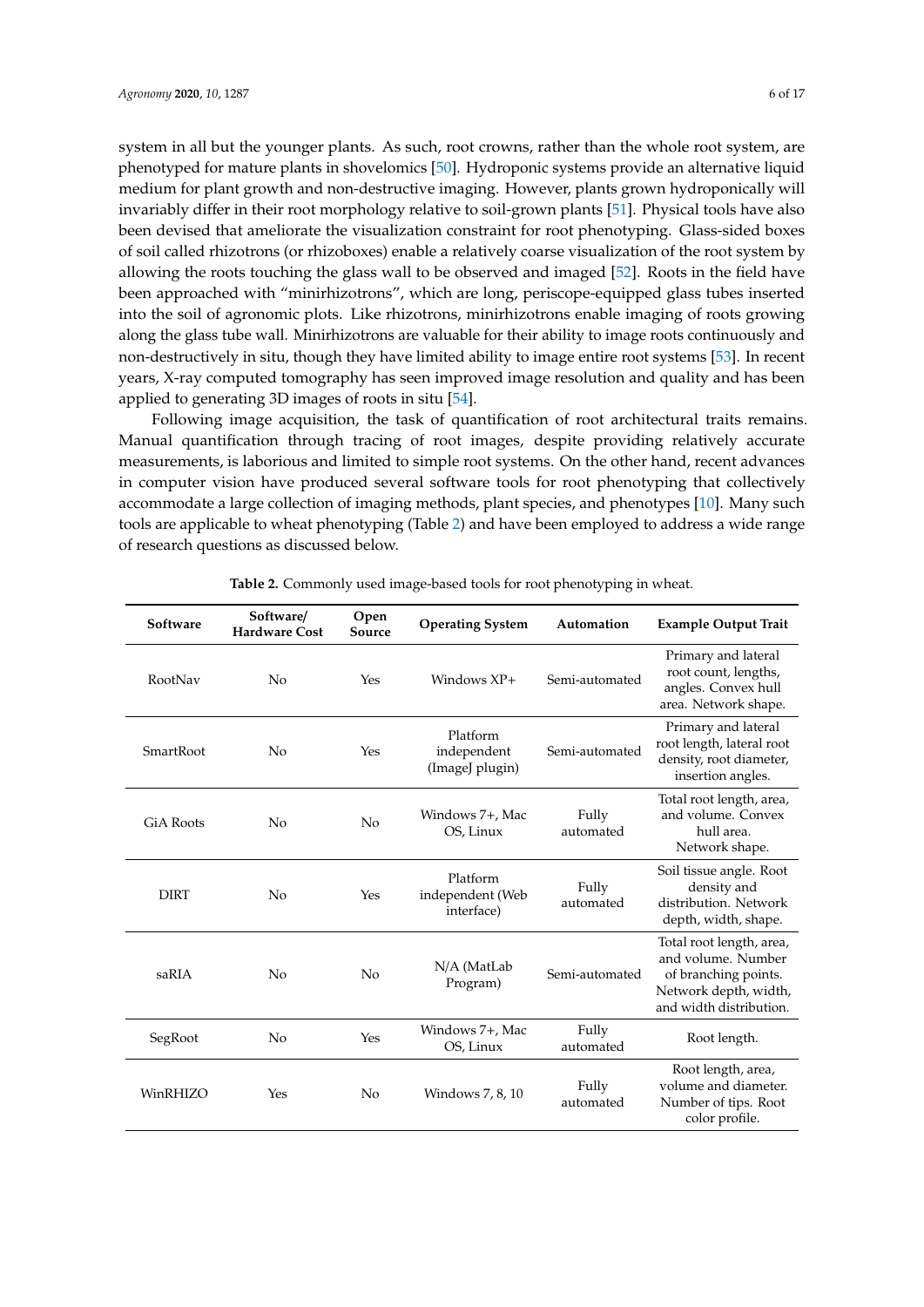of WinRHIZO [\[10\]](#page-10-8) (Table [2\)](#page-5-0).

## *3.2. Software Applicable to Root Phenotyping in Wheat*

The freeware ROOTEDGE [\[55\]](#page-12-13) and the proprietary phenotyping platform WinRHIZO (Regent Instruments, Quebec City, Canada) were the early imaging tools that emerged alongside of ImageJ. ROOTEDGE, an early alternative to hand measurements of root systems, received some proof-of-concept work on wheat roots [\[56\]](#page-12-14), but was written for early versions of MS-DOS and has since been overshadowed by more recently released tools that can better distinguish roots from image backgrounds and that are compatible with more operating systems and image specifications. WinRHIZO is a closed-source, hardware-associated tool that gained traction early on because of its ability to robustly image and quantify roots. The scanners associated with WinRHIZO are calibrated and illuminated in a manner that minimizes shadows, though generic flatbed scanner images can also be analyzed with the WinRHIZO software. Early applications of WinRHIZO in wheat enabled evaluation of many traits and processes, such as the modelling of root length density [\[57\]](#page-12-15) and the investigation of crop rotation [\[58\]](#page-12-16). This proprietary platform has sustained maintenance, which is a limitation of many publicly available freeware tools [\[30\]](#page-11-11). As a result, continued applications of WinRHIZO have been seen widely in wheat research. For example, this platform has been applied in genetic mapping of root traits [\[59](#page-12-17)[–61\]](#page-12-18), exploration of nutrient response [\[62–](#page-12-19)[64\]](#page-12-20), gauging response to water limitation [\[60](#page-12-21)[,65](#page-12-22)[,66\]](#page-13-0), and evaluation of germplasm [\[67\]](#page-13-1), among a plethora of other studies. However, the cost associated with the WinRHIZO image analysis system (scanner and software) may be considered prohibitory to new users in spite of its utility. To that end, several freely available tools have emerged that have overcome many of the limitations of ROOTEDGE while providing a workaround for the cost limitation

Among the freely available root phenotyping tools, there are varying levels of automation for root trait quantification. Semi-automation has the advantage of enabling the user to improve phenotyping accuracy by manually correcting errors made in root identification, though this comes at the expense of throughput [\[10\]](#page-10-8). SmartRoot [\[68\]](#page-13-2) and RootNav [\[69\]](#page-13-3) are semi-automated tools that have been applied in wheat research. SmartRoot is an open source, operating system-independent plugin for ImageJ. Primary or lateral roots in whole root systems can be automatically identified by SmartRoot. The user has the option to review the automatic identification for each root segment to ensure an accurate measurement of the imaged root system [\[68\]](#page-13-2). SmartRoot has been used in wheat research to characterize germplasm [\[70](#page-13-4)[,71\]](#page-13-5), analyze plant–plant interactions [\[72\]](#page-13-6), and study potential breeding targets for root architectural traits [\[73\]](#page-13-7).

RootNav is another open source, semi-automated phenotyping tool that distinguishes primary and lateral roots [\[69\]](#page-13-3). RootNav users specify root tips and the source of the roots in the image. The program will generate a system of primary and lateral roots using this information and using the pixel intensities in the image. The user can proofread this root system after it has been generated to ensure robust identification of the root network. The user also has the ability to change thresholding parameters in different regions of the image to enable detection of roots in backgrounds with inconsistent lighting [\[69\]](#page-13-3). The ability to analyze lateral roots in complex root systems has given many uses for RootNav in wheat research, such as studies linking seedling traits to yield components [\[74\]](#page-13-8) and nitrogen uptake [\[75\]](#page-13-9), as well as to studies delving into the genetic components of root architecture [\[76–](#page-13-10)[78\]](#page-13-11). RootNav is continually maintained, and a second version of the tool has been released as a command-line operated Python program that leverages deep learning to more effectively identify roots [\[79\]](#page-13-12).

Fully automated programs differ from their semi-automated counterparts in that the specifications for image processing and analysis are set at the start of individual runs, and these specifications are applied to all images in the batch. This considerably increases throughput, as the user is not tasked with proofreading each image in the dataset. However, accuracy may be compromised if the specifications are not set carefully or if the images are of inconsistent quality [\[4\]](#page-10-3). The now discontinued GiA Roots [\[80\]](#page-13-13) was a fully automated program that had been leveraged in wheat research. GiA Roots identified root pixels from the background of batches of images using thresholding parameters that were set by the user prior to the analysis. The roots identified in this scheme were measured for traits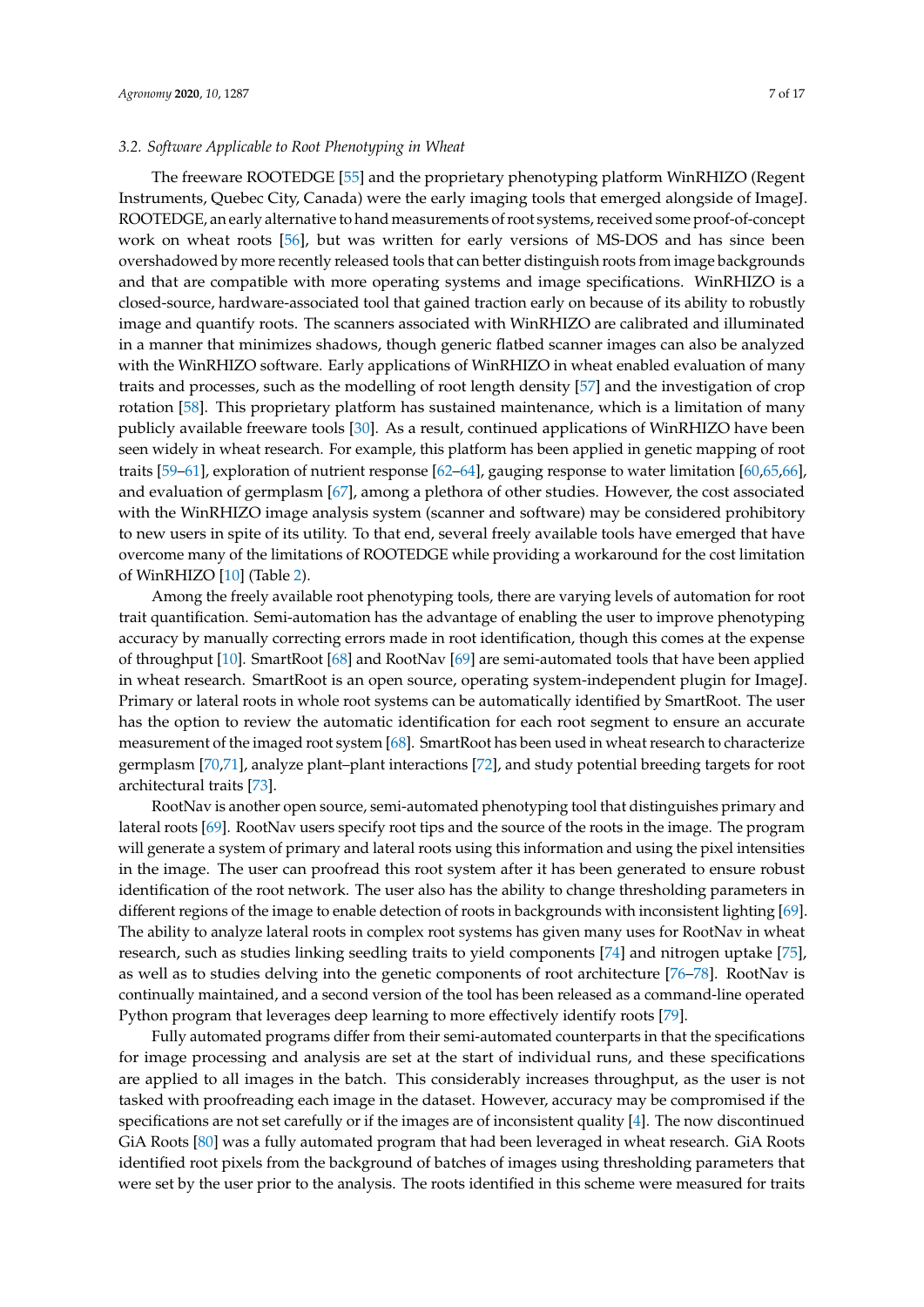such as length, length distribution, surface area, and convex area [\[80\]](#page-13-13). GiA Roots has been adopted to study components of seedling water deficit response [\[81–](#page-13-14)[83\]](#page-13-15) and linkage drag of genes underpinning seeding root system traits [\[84\]](#page-13-16) in wheat. However, GiA Roots has slowly been rendered outdated by new software tools such as Digital Imaging of Root Traits (DIRT) [\[85\]](#page-14-0) and the neural network driven programs SegRoot [\[86\]](#page-14-1) and saRIA [\[87\]](#page-14-2), described below.

DIRT is a unique web platform backed by a computing cluster for the processing of image data [\[85](#page-14-0)[,88](#page-14-3)[,89\]](#page-14-4). Furthermore, this platform is unique in that it hosts a growing collection of public image sets shared by researchers around the globe [\[85\]](#page-14-0). The DIRT platform quantifies root system architectural traits such as width accumulation, spatial distribution, and rooting angles in batches of images uploaded to the online interface. DIRT was designed to process images of excised roots taken with low-cost imaging systems (such as tripod-mounted smartphones) in a field setting. The use of scale markers in the images enables DIRT to correct for camera tilting and to set the scale for each image without user intervention [\[85](#page-14-0)[,88](#page-14-3)[,89\]](#page-14-4). DIRT offers promise to wheat research due to its unique ability to quantify excised root systems without the need for added technical training required for installing and running standalone software. The DIRT platform has already been used to explore wheat's response to phosphorous deficiency [\[90\]](#page-14-5). To date, many wheat image collections exist on the DIRT platform, raising promise for its future usage in wheat research.

## *3.3. Recent Advances in Root Phenotyping Using Deep Learning*

The semi-automated saRIA [\[87\]](#page-14-2) and the fully automated SegRoot [\[86\]](#page-14-1) are recently published tools that can quantify useful traits in wheat root systems. Each of these tools was trained using a convolutional neural network (CNN) to identify roots in visually noisy images [\[45\]](#page-12-3). The semi-automated saRIA was developed in MatLab (MathWorks, Natick, MA, USA) and computes a suite of traits from roots grown in agar, fine soil, or other media with shapes that differ sufficiently from the roots being studied [\[87\]](#page-14-2). Some room for machine error is given when using saRIA, as the user has the option to remove objects that have been mis-identified as roots in the image. SegRoot is fully automated and has its output traits limited only to length. However, SegRoot has a very low image quality requirement in that it is amenable to analyzing roots from complex, visually heterogeneous soil backgrounds [\[86\]](#page-14-1). Both SegRoot and saRIA were tested for accuracy against other published tools, and both outperformed GiA Roots in the identification of roots in heterogeneous growth media, demonstrating clear benefits of machine learning-informed approaches in root phenotyping. These tools have promise for rapidly identifying wheat roots imaged in soil-bound systems, such as minirhizotrons and rhizotrons, without the need for manual image pre-processing with image manipulation software. This is especially important, as it opens the door to the analysis of more mature root systems, expanding the scope of wheat root phenotyping away from the limited architectures of seedlings to those of mature plants.

#### *3.4. Research Trajectories in Root Phenotyping*

Phenotyping under controlled conditions has brought a notable number of studies that assay wheat seedling traits prior to transplantation [\[73](#page-13-7)[,74](#page-13-8)[,91\]](#page-14-6), which has produced datasets of traits that are correlative of yield components in wheat. Outdoor rhizotrons enable measurements of soil-bound roots in an environment that simulates field soil [\[52](#page-12-10)[,92\]](#page-14-7). Minirhizotrons can be used to assay root turnover of plants in field soil, which can generate informative phenotypes of individual plants or of several individuals of the same genotype sown in close proximity [\[53,](#page-12-11)[93\]](#page-14-8). Excavation-based shovelomics approaches can provide the throughput needed in a field setting to overcome the variability inherent in root phenotyping by virtue of their low equipment requirement and relatively simple procedure [\[50\]](#page-12-8). Shovelomics and its accompanying software tools (REST [\[94\]](#page-14-9), DIRT [\[85\]](#page-14-0)) collectively enable root phenotyping at scale in the field. Though full excavation becomes impossible for mature plants, the correlative traits derived from immature root systems or from mature root crowns remove the confounding factor of having a controlled environment. This potentially allows them to be more indicative of mature plant phenotypes for breeding or of underlying plant physiology for research.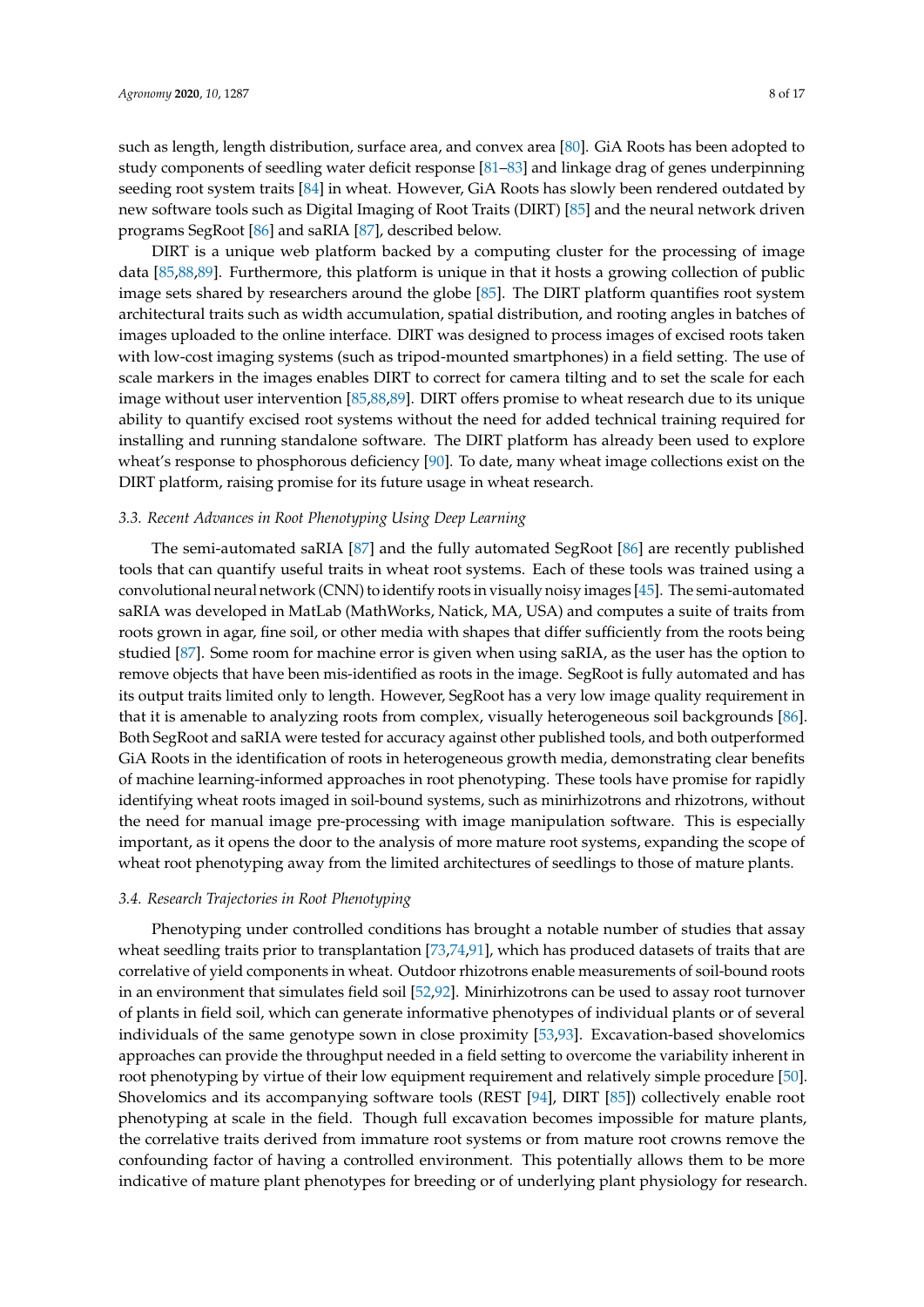Overall, the needs of the wheat research community for root phenotyping are increasingly being met with the collection of physical tools and the development of effective imaging tools [\[30\]](#page-11-11).

## **4. Phenotyping of Seed Traits**

### *4.1. Challenges and Software Applicable to Seed Phenotyping in Wheat*

Wheat is grown almost exclusively for grain consumption. The yield of wheat has an obvious interplay with grain-centered phenotypes such as seed number, shape, and size. Grain color is also relevant as it may influence consumer preference of end-use products [\[95\]](#page-14-10). Despite the importance of seed phenotypes to wheat cultivation and marketing, phenotyping of wheat seed is limited by a pair of factors. Firstly, seeds are small and variable in size, requiring a high number of careful dimensional measurements to successfully capture the trends in seed characteristics across cultivars or populations [\[96\]](#page-14-11). Secondly, robust measurements of seed color are difficult or impossible to make by human estimation. To circumvent the issue of throughput and color phenotyping, several image-based tools have emerged in the last 20 years that can enable rapid quantification of seed dimensions and colors. There is currently a pair of publicly available software tools, as well as a pair of proprietary, hardware-specific tools, available to researchers for seed phenotyping (Table [3\)](#page-8-0).

<span id="page-8-0"></span>

| Software          | Software/<br><b>Hardware Cost</b> | <b>Open</b><br>Source | Operating<br>System | Automation         | <b>Example Output Trait</b>                       |
|-------------------|-----------------------------------|-----------------------|---------------------|--------------------|---------------------------------------------------|
| <b>SmartGrain</b> | No                                | No                    | Windows $XP+$       | Semi-automated     | Seed size, dimensions,<br>seed count              |
| GrainScan         | No                                | No                    | Windows 7+          | Fully<br>automated | Seed size, dimensions,<br>color, seed count       |
| WinSEEDLE         | Yes                               | No                    | Windows 7+          | Fully<br>automated | Seed size, dimensions,<br>color, curvature, count |
| SeedCount         | Yes                               | No                    | Windows 7           | Fully<br>automated | Seed size, dimensions,<br>color, seed count       |

**Table 3.** Commonly used image-based tools for seed phenotyping in wheat.

SmartGrain [\[97\]](#page-14-12) and GrainScan [\[96\]](#page-14-11) are independent of specialized hardware and can be used with low-cost, conventional flatbed document scanners. SmartGrain analyzes seed size and dimensions for each grain in the image, effectively giving the seed count [\[97\]](#page-14-12). SmartGrain is semi-automated in the sense that the user needs to review and potentially correct the masking of the grains from the background to ensure that they were detected properly. GrainScan is fully automated and analyzes seed size and dimensions while also taking standardized color measurements [\[96\]](#page-14-11). Although GrainScan is equipped with batch processing and tunable thresholding parameters, it does not offer manual correction by the user. Both packages have been widely employed in wheat research. SmartGrain has been leveraged to explore the genetics underlying yield components [\[98](#page-14-13)[–102\]](#page-14-14), to aid breeding and introgression [\[103–](#page-14-15)[105\]](#page-14-16), and to analyze drought response [\[106\]](#page-15-0). GrainScan has been used in the exploration of yield genetics [\[107,](#page-15-1)[108\]](#page-15-2), the evaluation of ancestral germplasm [\[109\]](#page-15-3), and in the unraveling of wheat domestication [\[110\]](#page-15-4). Both of the phenotyping tools noted here could see broad implementation in academic laboratories, as they have low equipment requirements and require little advanced technical expertise to operate.

The proprietary phenotyping platforms, WinSEEDLE (Regent Instruments, Quebec City, QC, Canada) and SeedCount (Next Instruments, Condell Park, Australia), are associated with specialized hardware that comes as an extra expense for researchers. In both cases, this specialized hardware functions to increase throughput and image quality relative to conventional flatbed scanners. Both WinSEEDLE and SeedCount are fully automated and provide information about seed shape, number, and color. These systems predate the freeware outlined above and have been applied in many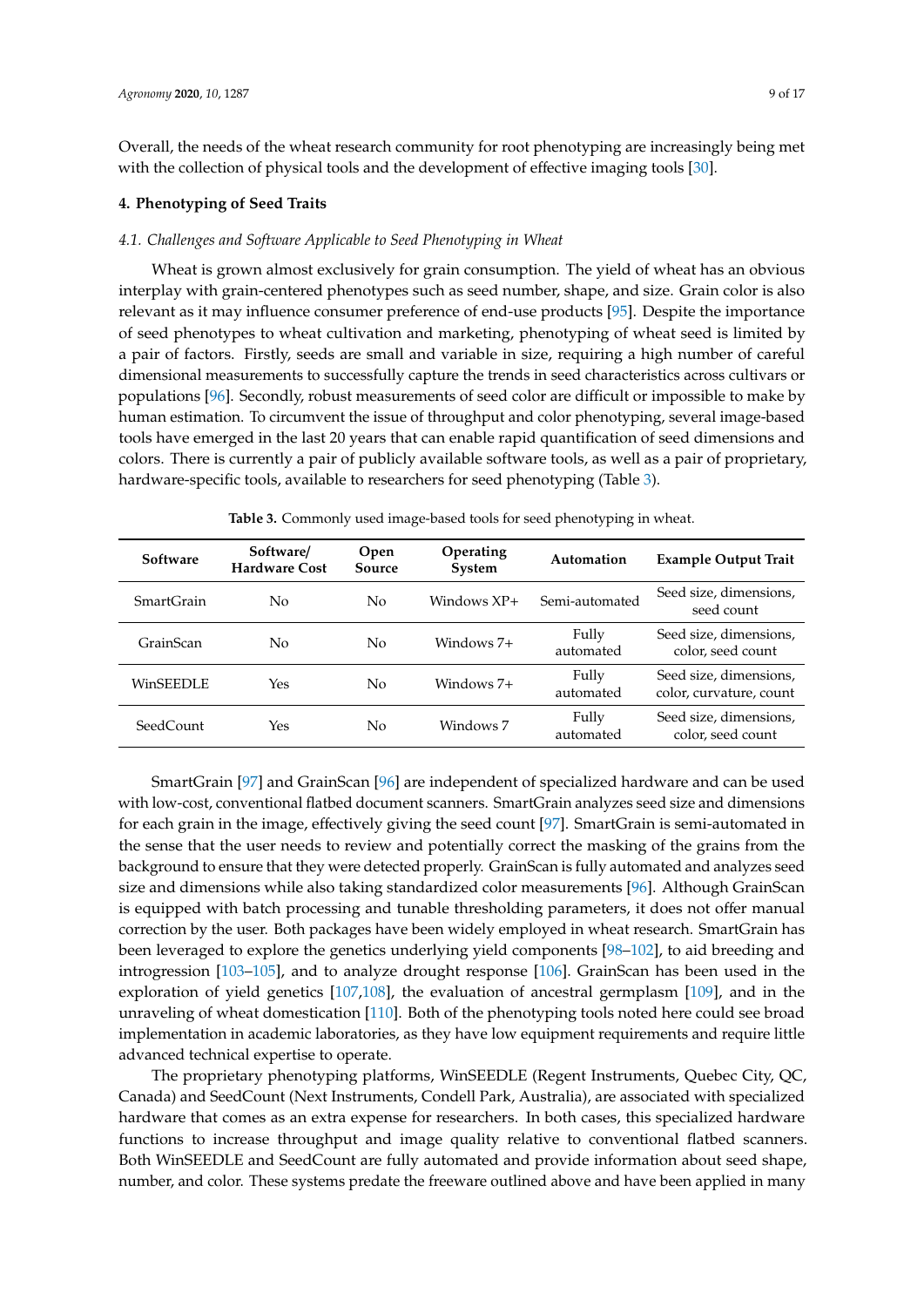studies since their release. Like GrainScan and SmartGrain, WinSEEDLE has been used in explorations of genetic and phenotypic underpinnings of yield components in wheat [\[111](#page-15-5)[–116\]](#page-15-6). SeedCount has seen broad use in academic research. In addition to usage in genetic mapping studies for yield [\[117](#page-15-7)[–119\]](#page-15-8), SeedCount has been leveraged to explore wheat abiotic stress response [\[120–](#page-15-9)[122\]](#page-15-10), grain mineral accumulation [\[118,](#page-15-11)[123](#page-15-12)[–125\]](#page-16-0), and to evaluate germplasm [\[126,](#page-16-1)[127\]](#page-16-2). Usage of these proprietary tools certainly extends beyond what is reported in academic literature. The marketing of these proprietary platforms is primarily directed toward seed industry professionals. As such, applications in the public domain represent only a subset of their overall usage. Nonetheless, there are clear avenues for usage of these proprietary seed phenotyping tools in academic research, provided that their cost is not prohibitive.

#### *4.2. Research Trajectories in Seed Phenotyping*

Compared to images of shoots and roots, the images of seeds are less complex in terms of the identification of individual seeds and to the number of informative phenotypes that can be garnered from these seeds. Discrepancies in seed size are detected readily by gravimetric measurements while clear discrepancies in seed shape across varieties are often not quantified. However, phenotypes that are difficult or arduous to assay by hand such as color or seed count are quickly measured by image analysis using aforementioned tools. Improvements in this space could stand to leverage recent advances in deep learning and image analysis to enable more reliable identification of seeds against a wider range of image backgrounds, namely light-colored or textured backgrounds with low contrast to the seeds [\[128\]](#page-16-3). Increasing robustness of seed identification across many backgrounds could expand the currently limited collection of mobile applications for seed phenotyping, which are currently limited to seed counting [\[129\]](#page-16-4), by supplying tools capable of measuring dimensions and shape from smartphone images. Such improvements have the potential to supplant the need for scanning devices when phenotyping wheat grains, much like the portable apps that are becoming increasingly germane to shoot phenotyping.

## **5. Concluding Remarks and Future Perspectives**

A suite of accessible phenotyping tools has been developed that is applicable to both fundamental and applied wheat research. An integrated phenotyping approach that accounts for many aspects of plant growth can unravel the effects of genetics, environmental factors, and management practices on the physiology of wheat and ultimately translate this to enhancing its performance and productivity in the field. Rapid, comprehensive evaluation of wheat at varying stages in the breeding pipeline—from wild species to landraces to elite breeding lines—will be instrumental in increasing wheat yields to accommodate the increase in the demand for wheat that comes with a rapidly growing world population. Moreover, the increasing accessibility of these tools, particularly for shoot and seed phenotyping, has resulted in lower learning curves and imaging requirements so that a wider range of breeders can rise to meet this global need without being required to reinvent their breeding pipelines.

Research trajectories for shoot, root, and seed phenotyping in wheat, and in crops in general, are discussed in the above sections. Looking forward, several developments will continue to improve the throughput, accuracy, and accessibility of the phenotyping outlined here. From the biological sciences, advances in next-generation sequencing, genetic, and functional genomic analyses collectively improve our ability to leverage phenotypic observations to explore the idiosyncrasies of the wheat genome and to develop new cultivars. From the engineering and computational sciences, the software and hardware tools available for this effort will steadily improve as well; breakthroughs in deep learning, computer vision, and graphical user interfaces are being complemented by advances in image acquisition and computing clusters. The continued collaborative efforts among these disciplines hold promise to generate a wealth of phenotyping data readily accessible for analysis by researchers in basic and applied sciences, much like wealth of genetic information that already exists publicly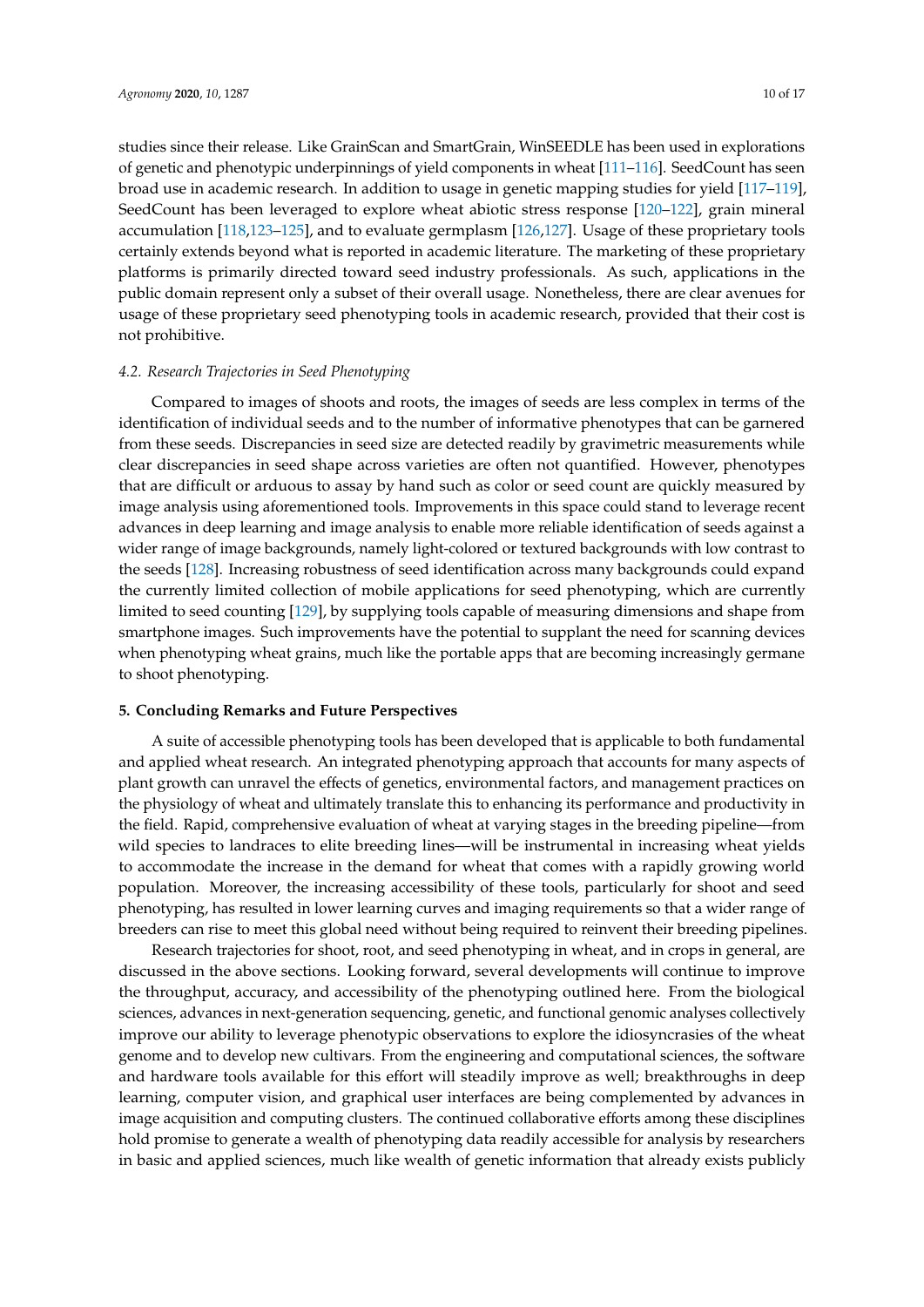for wheat [\[130\]](#page-16-5). The expansion of phenotyping information will facilitate multidisciplinary research investigations in wheat that enable us to hit the needed yield benchmarks for decades to come.

**Author Contributions:** Conceptualization, C.S.B. and L.T.; Writing—Original Draft Preparation, C.S.B. and J.H.; Writing—Review and Editing, C.S.B. and L.T.; Supervision, L.T. All authors have read and agreed to the published version of the manuscript.

**Funding:** This research was funded by the United States Department of Agriculture - National Institute of Food and Agriculture, grant number 2017-67013-26164 to L.T.

**Conflicts of Interest:** The authors declare no conflict of interest.

## **References**

- <span id="page-10-0"></span>1. International Maize and Wheat Improvement Center. Wheat Research. Available online: https://[www.](https://www.cimmyt.org/work/wheat-research/) cimmyt.org/work/[wheat-research](https://www.cimmyt.org/work/wheat-research/)/ (accessed on 11 June 2020).
- <span id="page-10-1"></span>2. Fiorani, F.; Schurr, U. Future scenarios for plant phenotyping. *Annu. Rev. Plant Biol.* **2013**, *64*, 267–291. [\[CrossRef\]](http://dx.doi.org/10.1146/annurev-arplant-050312-120137) [\[PubMed\]](http://www.ncbi.nlm.nih.gov/pubmed/23451789)
- <span id="page-10-2"></span>3. Lynch, J.P. Root phenes for enhanced soil exploration and phosphorus acquisition: Tools for future crops. *Plant Physiol.* **2011**, *156*, 1041–1049. [\[CrossRef\]](http://dx.doi.org/10.1104/pp.111.175414) [\[PubMed\]](http://www.ncbi.nlm.nih.gov/pubmed/21610180)
- <span id="page-10-3"></span>4. Tardieu, F.; Cabrera-Bosquet, L.; Pridmore, T.; Bennett, M. Plant phenomics, from sensors to knowledge. *Curr. Biol.* **2017**, *27*, R770–R783. [\[CrossRef\]](http://dx.doi.org/10.1016/j.cub.2017.05.055) [\[PubMed\]](http://www.ncbi.nlm.nih.gov/pubmed/28787611)
- 5. Roitsch, T.; Cabrera-Bosquet, L.; Fournier, A.; Ghamkhar, K.; Jiménez-Berni, J.; Pinto, F.; Ober, E.S. Review: New sensors and data-driven approaches-A path to next generation phenomics. *Plant Sci.* **2019**, *282*, 2–10. [\[CrossRef\]](http://dx.doi.org/10.1016/j.plantsci.2019.01.011) [\[PubMed\]](http://www.ncbi.nlm.nih.gov/pubmed/31003608)
- <span id="page-10-4"></span>6. Furbank, R.T.; Tester, M. Phenomics-technologies to relieve the phenotyping bottleneck. *Trends Plant Sci.* **2011**, *16*, 635–644. [\[CrossRef\]](http://dx.doi.org/10.1016/j.tplants.2011.09.005)
- <span id="page-10-5"></span>7. Abramoff, M.; Magalhães, P.; Ram, S. Image processing with ImageJ. *Biophotonics Int.* **2004**, *11*, 36–42.
- <span id="page-10-6"></span>8. Maloof, J.N.; Nozue, K.; Mumbach, M.R.; Palmer, C.M. LeafJ: An ImageJ plugin for semi-automated leaf shape measurement. *J. Vis. Exp.* **2013**, e50028. [\[CrossRef\]](http://dx.doi.org/10.3791/50028)
- <span id="page-10-7"></span>9. Panwar, V.; McCallum, B.; Bakkeren, G. Host-induced gene silencing of wheat leaf rust fungus *Puccinia triticina* pathogenicity genes mediated by the Barley stripe mosaic virus. *Plant Mol. Biol.* **2013**, *81*, 595–608. [\[CrossRef\]](http://dx.doi.org/10.1007/s11103-013-0022-7)
- <span id="page-10-8"></span>10. Lobet, G.; Draye, X.; Périlleux, C. An online database for plant image analysis software tools. *Plant Methods* **2013**, *9*, 38. [\[CrossRef\]](http://dx.doi.org/10.1186/1746-4811-9-38)
- <span id="page-10-9"></span>11. Easlon, H.M.; Bloom, A.J. Easy Leaf Area: Automated digital image analysis for rapid and accurate measurement of leaf area. *Appl. Plant Sci.* **2014**, *2*, 1400033. [\[CrossRef\]](http://dx.doi.org/10.3732/apps.1400033)
- <span id="page-10-10"></span>12. Anderson, C.J.R.; Rosas-Anderson, P.J. Leafscan. Available online: http://[www.leafscanapp.com](http://www.leafscanapp.com/)/ (accessed on 12 July 2020).
- <span id="page-10-11"></span>13. Müller-Linow, M.; Wilhelm, J.; Briese, C.; Wojciechowski, T.; Schurr, U.; Fiorani, F. Plant Screen Mobile: An open-source mobile device app for plant trait analysis. *Plant Methods* **2019**, *15*, 2. [\[CrossRef\]](http://dx.doi.org/10.1186/s13007-019-0386-z) [\[PubMed\]](http://www.ncbi.nlm.nih.gov/pubmed/30651749)
- <span id="page-10-12"></span>14. Dornbusch, T.; Andrieu, B. Lamina2Shape—An image processing tool for an explicit description of lamina shape tested on winter wheat (*Triticum aestivum* L.). *Comput. Electron. Agric.* **2010**, *70*, 217–224. [\[CrossRef\]](http://dx.doi.org/10.1016/j.compag.2009.10.009)
- <span id="page-10-13"></span>15. Abichou, M.; de Solan, B.; Andrieu, B. Architectural response of wheat cultivars to row spacing reveals altered perception of plant density. *Front. Plant Sci.* **2019**, *10*, 999. [\[CrossRef\]](http://dx.doi.org/10.3389/fpls.2019.00999) [\[PubMed\]](http://www.ncbi.nlm.nih.gov/pubmed/31447868)
- <span id="page-10-14"></span>16. Dornbusch, T.; Baccar, R.; Watt, J.; Hillier, J.; Bertheloot, J.; Fournier, C.; Andrieu, B. Plasticity of winter wheat modulated by sowing date, plant population density and nitrogen fertilisation: Dimensions and size of leaf blades, sheaths and internodes in relation to their position on a stem. *Field Crops Res.* **2011**, *121*, 116–124. [\[CrossRef\]](http://dx.doi.org/10.1016/j.fcr.2010.12.004)
- <span id="page-10-15"></span>17. Yang, Y.; Ni, X.; Zhou, Z.; Yu, L.; Liu, B.; Yang, Y.; Wu, Y. Performance of matrix-based slow-release urea in reducing nitrogen loss and improving maize yields and profits. *Field Crops Res.* **2017**, *212*, 73–81. [\[CrossRef\]](http://dx.doi.org/10.1016/j.fcr.2017.07.005)
- <span id="page-10-16"></span>18. Cowley, T.; Walters, D. Local and systemic effects of oxylipins on powdery mildew infection in barley. *Pest Manag. Sci.* **2005**, *61*, 572–576. [\[CrossRef\]](http://dx.doi.org/10.1002/ps.1026) [\[PubMed\]](http://www.ncbi.nlm.nih.gov/pubmed/15668923)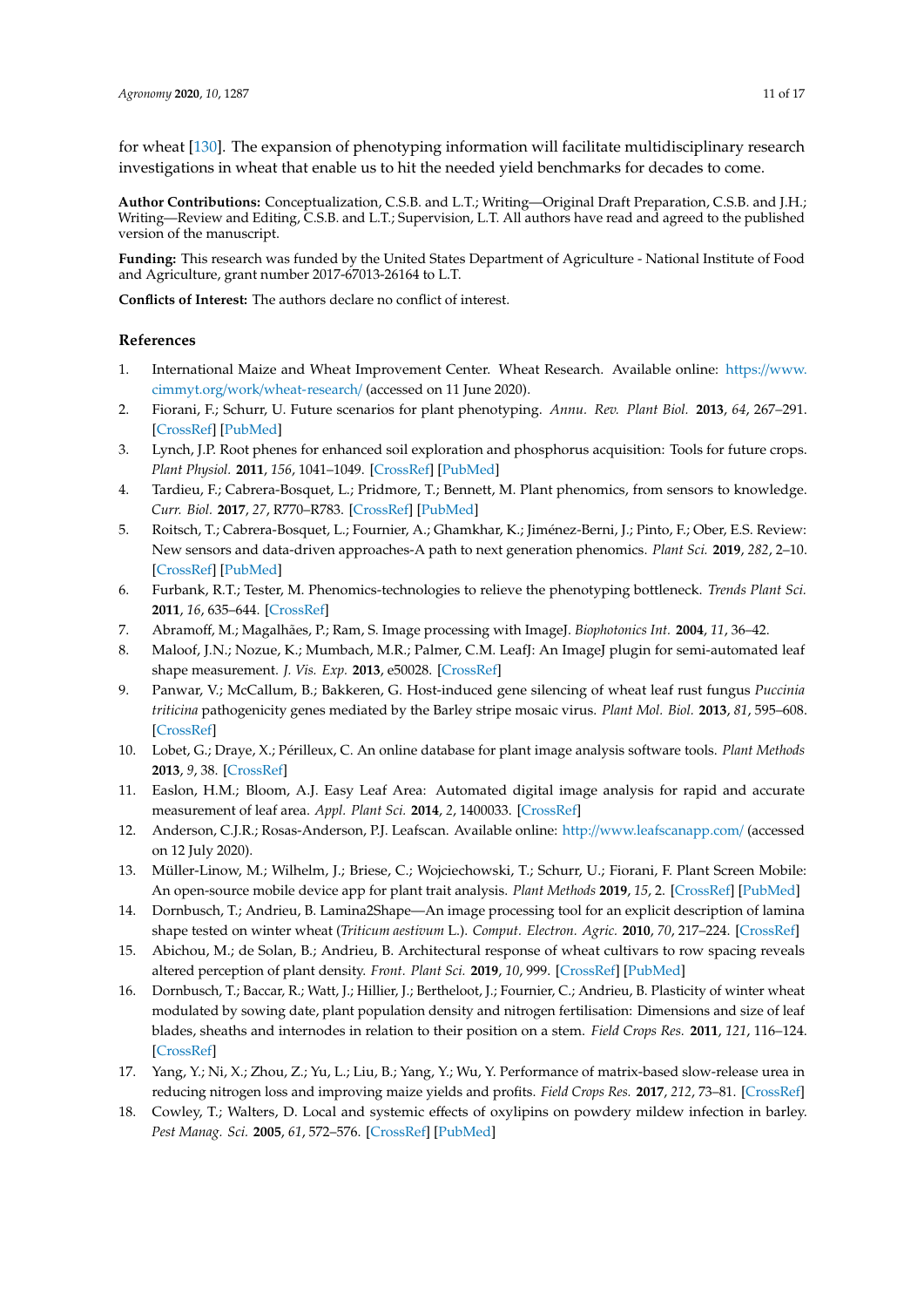- <span id="page-11-0"></span>19. Machado, B.B.; Orue, J.P.M.; Arruda, M.S.; Santos, C.V.; Sarath, D.S.; Goncalves, W.N.; Silva, G.G.; Pistori, H.; Roel, A.R.; Rodrigues, J.F., Jr. BioLeaf: A professional mobile application to measure foliar damage caused by insect herbivory. *Comput. Electron. Agric.* **2016**, *129*, 44–55. [\[CrossRef\]](http://dx.doi.org/10.1016/j.compag.2016.09.007)
- <span id="page-11-1"></span>20. Getman-Pickering, Z.L.; Campbell, A.; Aflitto, N.C.; Ugine, T.A.; Grele, A.; Davis, J.K. LeafByte: A mobile application that measures leaf area and herbivory quickly and accurately. *Methods Ecol. Evol.* **2020**, *11*, 215–221. [\[CrossRef\]](http://dx.doi.org/10.1111/2041-210X.13340)
- <span id="page-11-2"></span>21. Pethybridge, S.J.; Nelson, S.C. Leaf Doctor: A new portable application for quantifying plant disease severity. *Plant Dis.* **2015**, *99*, 1310–1316. [\[CrossRef\]](http://dx.doi.org/10.1094/PDIS-03-15-0319-RE)
- <span id="page-11-3"></span>22. Saari, E.; Prescott, J. A scale for appraising the foliar intensity of wheat diseases. *Plant Dis. Rep.* **1975**, *59*, 377–380.
- <span id="page-11-4"></span>23. Hartmann, A.; Czauderna, T.; Hoffmann, R.; Stein, N.; Schreiber, F. HTPheno: An image analysis pipeline for high-throughput plant phenotyping. *BMC Bioinform.* **2011**, *12*, 148. [\[CrossRef\]](http://dx.doi.org/10.1186/1471-2105-12-148) [\[PubMed\]](http://www.ncbi.nlm.nih.gov/pubmed/21569390)
- <span id="page-11-5"></span>24. Nakhforoosh, A.; Bodewein, T.; Fiorani, F.; Bodner, G. Identification of water use strategies at early growth stages in durum wheat from shoot phenotyping and physiological measurements. *Front. Plant Sci.* **2016**, *7*, 1155. [\[CrossRef\]](http://dx.doi.org/10.3389/fpls.2016.01155) [\[PubMed\]](http://www.ncbi.nlm.nih.gov/pubmed/27547208)
- <span id="page-11-6"></span>25. Merchuk-Ovnat, L.; Ovnat, Z.; Amir-Segev, O.; Kutsher, Y.; Saranga, Y.; Reuveni, M. CoverageTool: A semi-automated graphic software: Applications for plant phenotyping. *Plant Methods* **2019**, *15*, 90. [\[CrossRef\]](http://dx.doi.org/10.1186/s13007-019-0472-2) [\[PubMed\]](http://www.ncbi.nlm.nih.gov/pubmed/31404403)
- <span id="page-11-7"></span>26. Pound, M.P.; French, A.P.; Murchie, E.H.; Pridmore, T.P. Automated recovery of three-dimensional models of plant shoots from multiple color images. *Plant Physiol.* **2014**, *166*, 1688–1698. [\[CrossRef\]](http://dx.doi.org/10.1104/pp.114.248971) [\[PubMed\]](http://www.ncbi.nlm.nih.gov/pubmed/25332504)
- <span id="page-11-8"></span>27. Pieruschka, R.; Schurr, U. Plant phenotyping: Past, present, and future. *Plant Phenom.* **2019**, *2019*, 6. [\[CrossRef\]](http://dx.doi.org/10.34133/2019/7507131)
- <span id="page-11-9"></span>28. Reynolds, M.; Foulkes, J.; Furbank, R.; Griffiths, S.; King, J.; Murchie, E.; Parry, M.; Slafer, G. Achieving yield gains in wheat. *Plant Cell Environ.* **2012**, *35*, 1799–1823. [\[CrossRef\]](http://dx.doi.org/10.1111/j.1365-3040.2012.02588.x)
- <span id="page-11-10"></span>29. Patrignani, A.; Ochsner, T.E. Canopeo: A powerful new tool for measuring fractional green canopy cover. *Agron. J.* **2015**, *107*, 2312–2320. [\[CrossRef\]](http://dx.doi.org/10.2134/agronj15.0150)
- <span id="page-11-11"></span>30. Lobet, G. Image analysis in plant sciences: Publish then perish. *Trends Plant Sci.* **2017**, *22*, 559–566. [\[CrossRef\]](http://dx.doi.org/10.1016/j.tplants.2017.05.002)
- <span id="page-11-12"></span>31. Shaw, G.; Burke, H. Spectral imaging for remote sensing. *MIT Linc. Lab. J.* **2003**, *14*, 3–28.
- <span id="page-11-13"></span>32. Xue, J.; Su, B. Significant remote sensing vegetation indices: A review of developments and applications. *J. Sens.* **2017**, *2017*, 1353691. [\[CrossRef\]](http://dx.doi.org/10.1155/2017/1353691)
- <span id="page-11-14"></span>33. Rouse, J.; Haas, J.; Schell, J.; Deering, D. Monitoring vegetation systems in the Great Plains with ERTS. In *Third Earth Resources Technology Satellite-1 Symposium*; NASA SP-351; NASA Goddard Space Flight Center: Greenbelt, MD, USA, 1974; pp. 301–317.
- <span id="page-11-15"></span>34. Magney, T.S.; Eitel, J.U.H.; Huggins, D.R.; Vierling, L.A. Proximal NDVI derived phenology improves in-season predictions of wheat quantity and quality. *Agric. For. Meteorol.* **2016**, *217*, 46–60. [\[CrossRef\]](http://dx.doi.org/10.1016/j.agrformet.2015.11.009)
- <span id="page-11-16"></span>35. Robinson, N.A.; Sheedy, J.G.; MacDonald, B.J.; Owen, K.J.; Thompson, J.P. Tolerance of wheat cultivars to root-lesion nematode (*Pratylenchus thornei*) assessed by normalised difference vegetation index is predictive of grain yield. *Ann. Appl. Biol.* **2019**, *174*, 388–401. [\[CrossRef\]](http://dx.doi.org/10.1111/aab.12504)
- <span id="page-11-17"></span>36. Honsdorf, N.; Verhulst, N.; Crossa, J.; Vargas, M.; Govaerts, B.; Ammar, K. Durum wheat selection under zero tillage increases early vigor and is neutral to yield. *Field Crops Res.* **2020**, *248*, 107675. [\[CrossRef\]](http://dx.doi.org/10.1016/j.fcr.2019.107675)
- <span id="page-11-18"></span>37. Bennett, D.; Reynolds, M.; Mullan, D.; Izanloo, A.; Kuchel, H.; Langridge, P.; Schnurbusch, T. Detection of two major grain yield QTL in bread wheat (*Triticum aestivum* L.) under heat, drought and high yield potential environments. *Theor. Appl. Genet.* **2012**, *125*, 1473–1485. [\[CrossRef\]](http://dx.doi.org/10.1007/s00122-012-1927-2)
- <span id="page-11-19"></span>38. Babar, M.A.; van Ginkel, M.; Klatt, A.R.; Prasad, B.; Reynolds, M.P. The potential of using spectral reflectance indices to estimate yield in wheat grown under reduced irrigation. *Euphytica* **2006**, *150*, 155–172. [\[CrossRef\]](http://dx.doi.org/10.1007/s10681-006-9104-9)
- <span id="page-11-20"></span>39. Devadas, R.; Lamb, D.W.; Simpfendorfer, S.; Backhouse, D. Evaluating ten spectral vegetation indices for identifying rust infection in individual wheat leaves. *Precis. Agric.* **2009**, *10*, 459–470. [\[CrossRef\]](http://dx.doi.org/10.1007/s11119-008-9100-2)
- <span id="page-11-21"></span>40. Babar, M.A.; Reynolds, M.P.; Van Ginkel, M.; Klatt, A.R.; Raun, W.R.; Stone, M.L. Spectral reflectance to estimate genetic variation for in-season biomass, leaf chlorophyll, and canopy temperature in wheat. *Crop Sci.* **2006**, *46*, 1046–1057. [\[CrossRef\]](http://dx.doi.org/10.2135/cropsci2005.0211)
- <span id="page-11-22"></span>41. Prey, L.; Hu, Y.; Schmidhalter, U. High-throughput field phenotyping traits of grain yield formation and nitrogen use efficiency: Optimizing the selection of vegetation indices and growth stages. *Front. Plant Sci.* **2020**, *10*, 1672. [\[CrossRef\]](http://dx.doi.org/10.3389/fpls.2019.01672)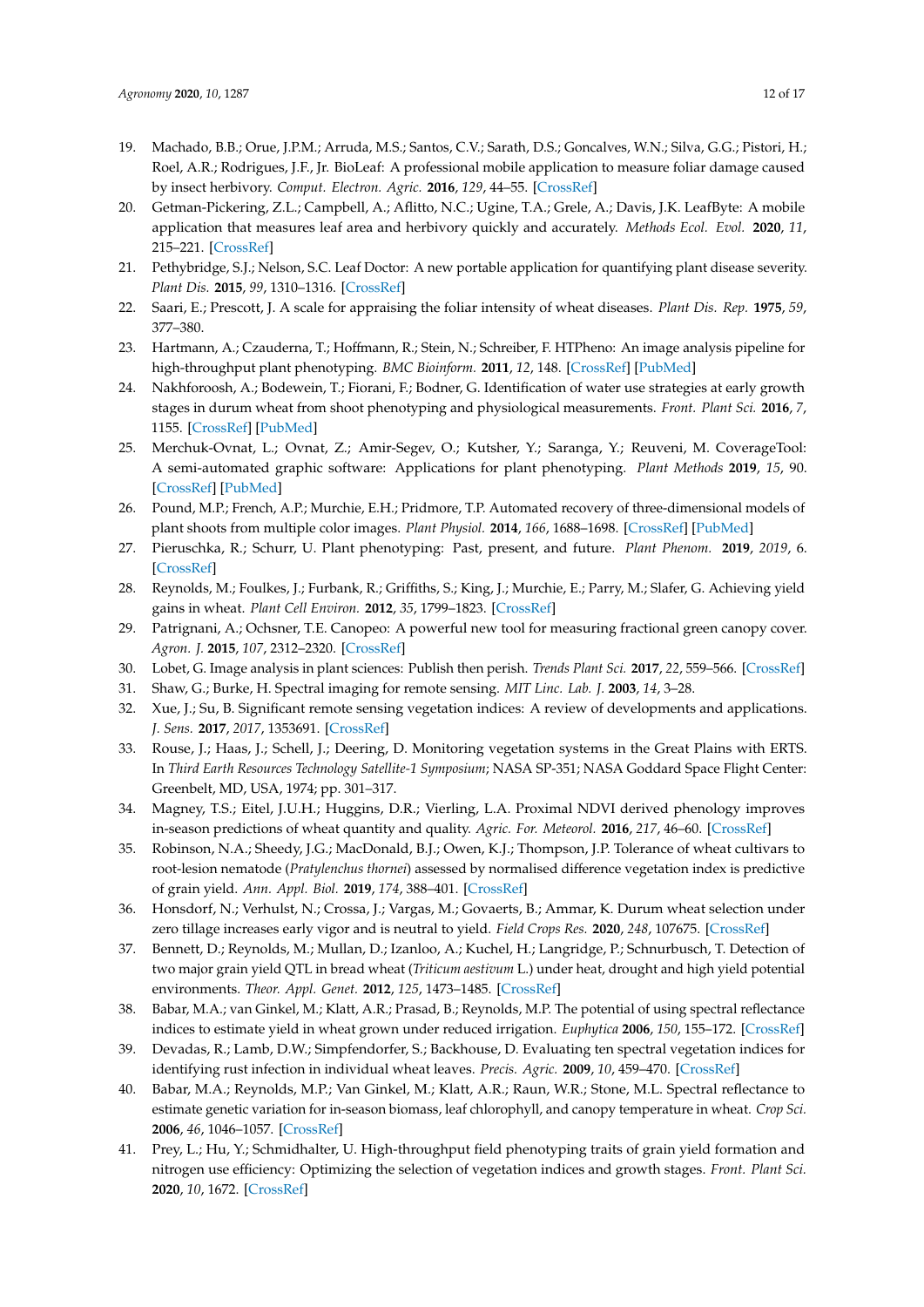- <span id="page-12-0"></span>42. Bruning, B.; Berger, B.; Lewis, M.; Liu, H.; Garnett, T. Approaches, applications, and future directions for hyperspectral vegetation studies: An emphasis on yield-limiting factors in wheat. *Plant Phenome J.* **2020**, *3*, e20007. [\[CrossRef\]](http://dx.doi.org/10.1002/ppj2.20007)
- <span id="page-12-1"></span>43. Chawade, A.; van Ham, J.; Blomquist, H.; Bagge, O.; Alexandersson, E.; Ortiz, R. High-throughput field-phenotyping tools for plant breeding and precision agriculture. *Agronomy* **2019**, *9*, 258. [\[CrossRef\]](http://dx.doi.org/10.3390/agronomy9050258)
- <span id="page-12-2"></span>44. Ceccarelli, S.; Grando, S. Decentralized-participatory plant breeding: An example of demand driven research. *Euphytica* **2007**, *155*, 349–360. [\[CrossRef\]](http://dx.doi.org/10.1007/s10681-006-9336-8)
- <span id="page-12-3"></span>45. Pound, M.P.; Atkinson, J.A.; Townsend, A.J.; Wilson, M.H.; Griffiths, M.; Jackson, A.S.; Bulat, A.; Tzimiropoulos, G.; Wells, D.M.; Murchie, E.H.; et al. Deep machine learning provides state-of-the-art performance in image-based plant phenotyping. *GigaScience* **2017**, *6*, 1–10. [\[CrossRef\]](http://dx.doi.org/10.1093/gigascience/gix083) [\[PubMed\]](http://www.ncbi.nlm.nih.gov/pubmed/29020747)
- <span id="page-12-4"></span>46. Alkhudaydi, T.; Reynolds, D.; Griffiths, S.; Zhou, J.; de la Iglesia, B. An exploration of deep-learning based phenotypic analysis to detect spike regions in field conditions for UK bread wheat. *Plant Phenom.* **2019**, *2019*, 17. [\[CrossRef\]](http://dx.doi.org/10.34133/2019/7368761)
- <span id="page-12-5"></span>47. Lynch, J.M.; Whipps, J.M. Substrate flow in the rhizosphere. *Plant Soil* **1990**, *129*, 1–10. [\[CrossRef\]](http://dx.doi.org/10.1007/BF00011685)
- <span id="page-12-6"></span>48. Lynch, J. Root architecture and plant productivity. *Plant Physiol.* **1995**, *109*, 7–13. [\[CrossRef\]](http://dx.doi.org/10.1104/pp.109.1.7)
- <span id="page-12-7"></span>49. Armengaud, P. EZ-Rhizo software: The gateway to root architecture analysis. *Plant Signal. Behav.* **2009**, *4*, 139–141. [\[CrossRef\]](http://dx.doi.org/10.4161/psb.4.2.7763)
- <span id="page-12-8"></span>50. Trachsel, S.; Kaeppler, S.M.; Brown, K.M.; Lynch, J.P. Shovelomics: High throughput phenotyping of maize (*Zea mays* L.) root architecture in the field. *Plant Soil* **2011**, *341*, 75–87. [\[CrossRef\]](http://dx.doi.org/10.1007/s11104-010-0623-8)
- <span id="page-12-9"></span>51. Volder, A.; Van Iersel, M. Root growth, physiology, and potential impact of soilless culture on their functioning. In *Soilless Culture: Theory and Practice*; Raviv, M., Lieth, J., Bar-Tal, A., Eds.; Elsevier: Amsterdam, The Netherlands, 2019; pp. 15–32.
- <span id="page-12-10"></span>52. Huck, M.G.; Taylor, H.M. The rhizotron as a tool for root research. *Adv. Agron.* **1982**, *35*, 1–35.
- <span id="page-12-11"></span>53. Brown, D.; Upchurch, D. Minirhizotrons: A summary of methods and instruments in current use. In *Minirhizotron Observation Tubes: Methods and Applications for Measuring Rhizosphere Dynamics*; Taylor, H., Ed.; John Wiley & Sons, Ltd.: Hoboken, NJ, USA, 2015; pp. 15–30.
- <span id="page-12-12"></span>54. Mooney, S.J.; Pridmore, T.P.; Helliwell, J.; Bennett, M.J. Developing X-ray Computed Tomography to non-invasively image 3-D root systems architecture in soil. *Plant Soil* **2012**, *352*, 1–22. [\[CrossRef\]](http://dx.doi.org/10.1007/s11104-011-1039-9)
- <span id="page-12-13"></span>55. Kaspar, T.C.; Ewing, R.P. ROOTEDGE: Software for measuring root length from desktop scanner images. *Agron. J.* **1997**, *89*, 932–940. [\[CrossRef\]](http://dx.doi.org/10.2134/agronj1997.00021962008900060014x)
- <span id="page-12-14"></span>56. Himmelbauer, M.L.; Loiskandl, A.W.; Kastanek, A.F. Estimating length, average diameter and surface area of roots using two different Image analyses systems. *Plant Soil* **2004**, *260*, 111–120. [\[CrossRef\]](http://dx.doi.org/10.1023/B:PLSO.0000030171.28821.55)
- <span id="page-12-15"></span>57. Zuo, Q.; Jie, F.; Zhang, R.; Meng, L. A generalized function of wheat's root length density distributions. *Vadose Zone J.* **2004**, *3*, 271–277. [\[CrossRef\]](http://dx.doi.org/10.2136/vzj2004.2710)
- <span id="page-12-16"></span>58. Nuruzzaman, M.; Lambers, H.; Bolland, M.D.A.; Veneklaas, E.J. Phosphorus benefits of different legume crops to subsequent wheat grown in different soils of Western Australia. *Plant Soil* **2005**, *271*, 175–187. [\[CrossRef\]](http://dx.doi.org/10.1007/s11104-004-2386-6)
- <span id="page-12-17"></span>59. Ren, Y.; He, X.; Liu, D.; Li, J.; Zhao, X.; Li, B.; Tong, Y.; Zhang, A.; Li, Z. Major quantitative trait loci for seminal root morphology of wheat seedlings. *Mol. Breed.* **2012**, *30*, 139–148. [\[CrossRef\]](http://dx.doi.org/10.1007/s11032-011-9605-7)
- <span id="page-12-21"></span>60. Bai, C.; Liang, Y.; Hawkesford, M.J. Identification of QTLs associated with seedling root traits and their correlation with plant height in wheat. *J. Exp. Bot.* **2013**, *64*, 1745–1753. [\[CrossRef\]](http://dx.doi.org/10.1093/jxb/ert041) [\[PubMed\]](http://www.ncbi.nlm.nih.gov/pubmed/23564959)
- <span id="page-12-18"></span>61. Liu, X.; Li, R.; Chang, X.; Jing, R. Mapping QTLs for seedling root traits in a doubled haploid wheat population under different water regimes. *Euphytica* **2013**, *189*, 51–66. [\[CrossRef\]](http://dx.doi.org/10.1007/s10681-012-0690-4)
- <span id="page-12-19"></span>62. Flavel, R.J.; Guppy, C.N.; Tighe, M.K.; Watt, M.; Young, I.M. Quantifying the response of wheat (*Triticum aestivum* L) root system architecture to phosphorus in an Oxisol. *Plant Soil* **2014**, *385*, 303–310. [\[CrossRef\]](http://dx.doi.org/10.1007/s11104-014-2191-9)
- 63. Wang, Y.; Thorup-Kristensen, K.; Jensen, L.S.; Magid, J. Vigorous root growth is a better indicator of early nutrient uptake than root hair traits in spring wheat grown under low fertility. *Front. Plant Sci.* **2016**, *7*, 865. [\[CrossRef\]](http://dx.doi.org/10.3389/fpls.2016.00865)
- <span id="page-12-20"></span>64. Olmo, M.; Villar, R.; Salazar, P.; Alburquerque, J.A. Changes in soil nutrient availability explain biochar's impact on wheat root development. *Plant Soil* **2016**, *399*, 333–343. [\[CrossRef\]](http://dx.doi.org/10.1007/s11104-015-2700-5)
- <span id="page-12-22"></span>65. Manschadi, A.; Christopher, J.; deVoil, P.; Hammer, G. The role of root architectural traits in adaptation of wheat to water-limited environments. *Funct. Plant Biol.* **2006**, *33*, 823–837. [\[CrossRef\]](http://dx.doi.org/10.1071/FP06055)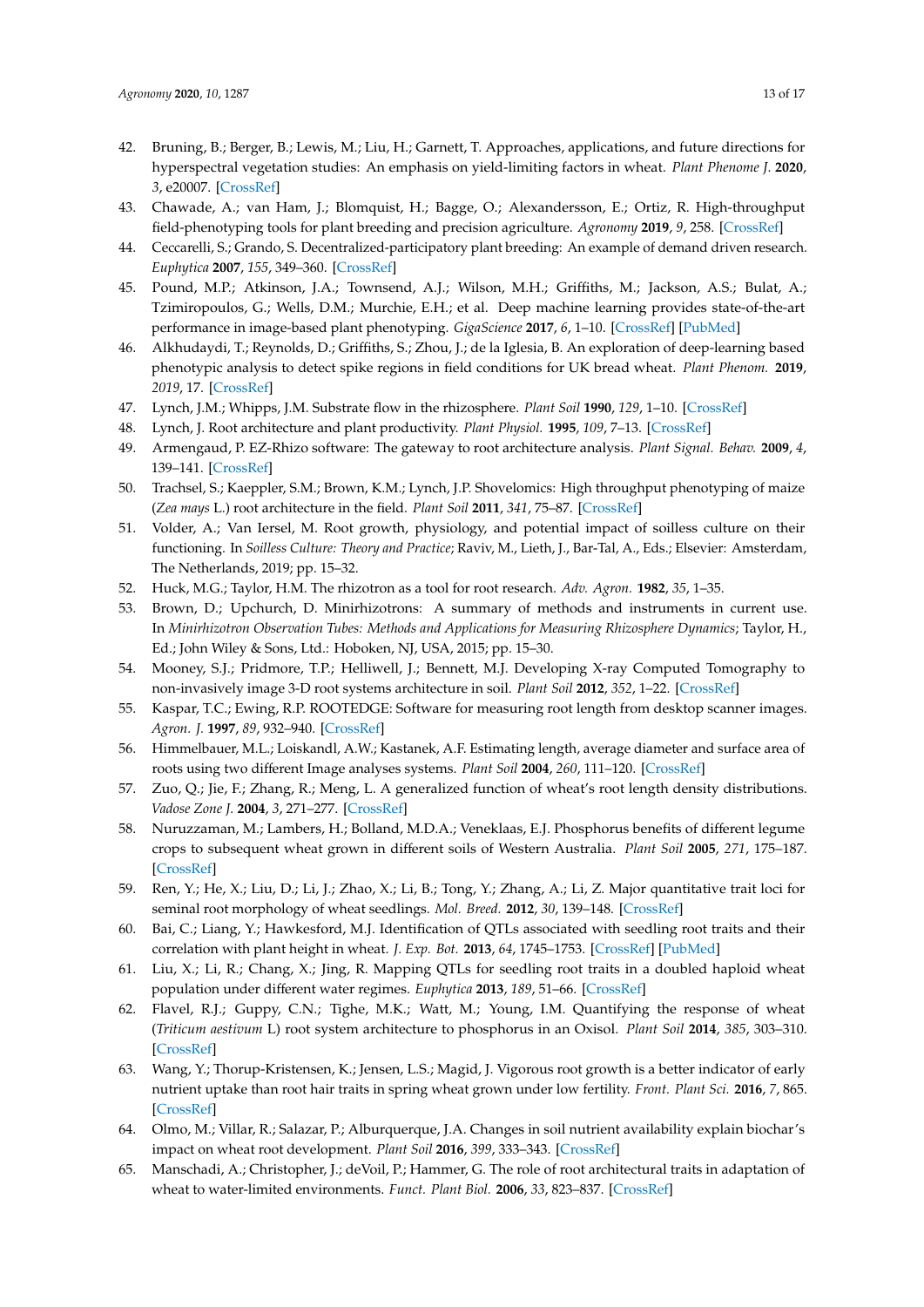- <span id="page-13-0"></span>66. Kirkegaard, J.A.; Lilley, J.M.; Howe, G.N.; Graham, J.M. Impact of subsoil water use on wheat yield. *Aust. J. Agric. Res.* **2007**, *58*, 303–315. [\[CrossRef\]](http://dx.doi.org/10.1071/AR06285)
- <span id="page-13-1"></span>67. Narayanan, S.; Mohan, A.; Gill, K.S.; Prasad, P.V.V. Variability of root traits in spring wheat germplasm. *PLoS ONE* **2014**, *9*, e100317. [\[CrossRef\]](http://dx.doi.org/10.1371/journal.pone.0100317) [\[PubMed\]](http://www.ncbi.nlm.nih.gov/pubmed/24945438)
- <span id="page-13-2"></span>68. Lobet, G.; Pagès, L.; Draye, X. A novel image-analysis toolbox enabling quantitative analysis of root system architecture. *Plant Physiol.* **2011**, *157*, 29–39. [\[CrossRef\]](http://dx.doi.org/10.1104/pp.111.179895) [\[PubMed\]](http://www.ncbi.nlm.nih.gov/pubmed/21771915)
- <span id="page-13-3"></span>69. Pound, M.P.; French, A.P.; Atkinson, J.A.; Wells, D.M.; Bennett, M.J.; Pridmore, T. RootNav: Navigating images of complex root architectures. *Plant Physiol.* **2013**, *162*, 1802–1814. [\[CrossRef\]](http://dx.doi.org/10.1104/pp.113.221531) [\[PubMed\]](http://www.ncbi.nlm.nih.gov/pubmed/23766367)
- <span id="page-13-4"></span>70. Roselló, M.; Royo, C.; Sanchez-Garcia, M.; Soriano, J. Genetic dissection of the seminal root system architecture in Mediterranean durum wheat landraces by genome-wide association study. *Agronomy* **2019**, *9*, 364. [\[CrossRef\]](http://dx.doi.org/10.3390/agronomy9070364)
- <span id="page-13-5"></span>71. Ruiz, M.; Giraldo, P.; González, J.M. Phenotypic variation in root architecture traits and their relationship with eco-geographical and agronomic features in a core collection of tetraploid wheat landraces (*Triticum turgidum* L.). *Euphytica* **2018**, *214*, 54. [\[CrossRef\]](http://dx.doi.org/10.1007/s10681-018-2133-3)
- <span id="page-13-6"></span>72. Finch, J.A.; Guillaume, G.; French, S.A.; Colaço, R.D.D.R.; Davies, J.M.; Swarbreck, S.M. Wheat root length and not branching is altered in the presence of neighbours, including blackgrass. *PLoS ONE* **2017**, *12*, e0178176. [\[CrossRef\]](http://dx.doi.org/10.1371/journal.pone.0178176)
- <span id="page-13-7"></span>73. Canè, M.A.; Maccaferri, M.; Nazemi, G.; Salvi, S.; Francia, R.; Colalongo, C.; Tuberosa, R. Association mapping for root architectural traits in durum wheat seedlings as related to agronomic performance. *Mol. Breed.* **2014**, *34*, 1629–1645. [\[CrossRef\]](http://dx.doi.org/10.1007/s11032-014-0177-1)
- <span id="page-13-8"></span>74. Xie, Q.; Fernando, K.M.C.; Mayes, S.; Sparkes, D.L. Identifying seedling root architectural traits associated with yield and yield components in wheat. *Ann. Bot.* **2017**, *119*, 1115–1129. [\[CrossRef\]](http://dx.doi.org/10.1093/aob/mcx001)
- <span id="page-13-9"></span>75. Kenobi, K.; Atkinson, J.A.; Wells, D.M.; Gaju, O.; De Silva, J.G.; Foulkes, M.J.; Dryden, I.L.; Wood, A.T.A.; Bennett, M.J. Linear discriminant analysis reveals differences in root architecture in wheat seedlings related to nitrogen uptake efficiency. *J. Exp. Bot.* **2017**, *68*, 4969–4981. [\[CrossRef\]](http://dx.doi.org/10.1093/jxb/erx300)
- <span id="page-13-10"></span>76. Shorinola, O.; Kaye, R.; Golan, G.; Peleg, Z.; Kepinski, S.; Uauy, C. Genetic screening for mutants with altered seminal root numbers in hexaploid wheat using a high-throughput root phenotyping platform. *G3 Genes Genom. Genet.* **2019**, *9*, 2799–2809. [\[CrossRef\]](http://dx.doi.org/10.1534/g3.119.400537) [\[PubMed\]](http://www.ncbi.nlm.nih.gov/pubmed/31352407)
- 77. Griffiths, M.; Atkinson, J.; Gardiner, L.-J.; Swarup, R.; Pound, M.; Wilson, M.; Bennett, M.; Wells, D. Identification of nitrogen-dependent QTL and underlying genes for root system architecture in hexaploid wheat. *bioRxiv* **2019**, 591529. [\[CrossRef\]](http://dx.doi.org/10.1101/591529)
- <span id="page-13-11"></span>78. Atkinson, J.A.; Wingen, L.U.; Griffiths, M.; Pound, M.P.; Gaju, O.; Foulkes, M.J.; Le Gouis, J.; Griffiths, S.; Bennett, M.J.; King, J.; et al. Phenotyping pipeline reveals major seedling root growth QTL in hexaploid wheat. *J. Exp. Bot.* **2015**, *66*, 2283–2292. [\[CrossRef\]](http://dx.doi.org/10.1093/jxb/erv006) [\[PubMed\]](http://www.ncbi.nlm.nih.gov/pubmed/25740921)
- <span id="page-13-12"></span>79. Yasrab, R.; Atkinson, J.A.; Wells, D.M.; French, A.P.; Pridmore, T.P.; Pound, M.P. RootNav 2.0: Deep learning for automatic navigation of complex plant root architectures. *GigaScience* **2019**, *8*, 1–16. [\[CrossRef\]](http://dx.doi.org/10.1093/gigascience/giz123) [\[PubMed\]](http://www.ncbi.nlm.nih.gov/pubmed/31702012)
- <span id="page-13-13"></span>80. Galkovskyi, T.; Mileyko, Y.; Bucksch, A.; Moore, B.; Symonova, O.; Price, C.A.; Topp, C.N.; Iyer-Pascuzzi, A.S.; Zurek, P.R.; Fang, S.; et al. GiA Roots: Software for the high throughput analysis of plant root system architecture. *BMC Plant Biol.* **2012**, *12*, 116. [\[CrossRef\]](http://dx.doi.org/10.1186/1471-2229-12-116)
- <span id="page-13-14"></span>81. Ahmadi, J.; Pour-Aboughadareh, A.; Fabriki-Ourang, S.; Mehrabi, A.-A.; Siddique, K.H.M. Screening wheat germplasm for seedling root architectural traits under contrasting water regimes: Potential sources of variability for drought adaptation. *Arch. Agron. Soil Sci.* **2018**, *64*, 1351–1365. [\[CrossRef\]](http://dx.doi.org/10.1080/03650340.2018.1432855)
- 82. Alahmad, S.; El Hassouni, K.; Bassi, F.M.; Dinglasan, E.; Youssef, C.; Quarry, G.; Aksoy, A.; Mazzucotelli, E.; Juhász, A.; Able, J.A.; et al. A major root architecture QTL responding to water limitation in durum wheat. *Front. Plant Sci.* **2019**, *10*, 436. [\[CrossRef\]](http://dx.doi.org/10.3389/fpls.2019.00436)
- <span id="page-13-15"></span>83. Llorens, E.; Sharon, O.; Camañes, G.; García-Agustín, P.; Sharon, A. Endophytes from wild cereals protect wheat plants from drought by alteration of physiological responses of the plants to water stress. *Environ. Microbiol.* **2019**, *21*, 3299–3312. [\[CrossRef\]](http://dx.doi.org/10.1111/1462-2920.14530)
- <span id="page-13-16"></span>84. Voss-Fels, K.P.; Qian, L.; Parra-Londono, S.; Uptmoor, R.; Frisch, M.; Keeble-Gagnère, G.; Appels, R.; Snowdon, R.J. Linkage drag constrains the roots of modern wheat. *Plant Cell Environ.* **2017**, *40*, 717–725. [\[CrossRef\]](http://dx.doi.org/10.1111/pce.12888)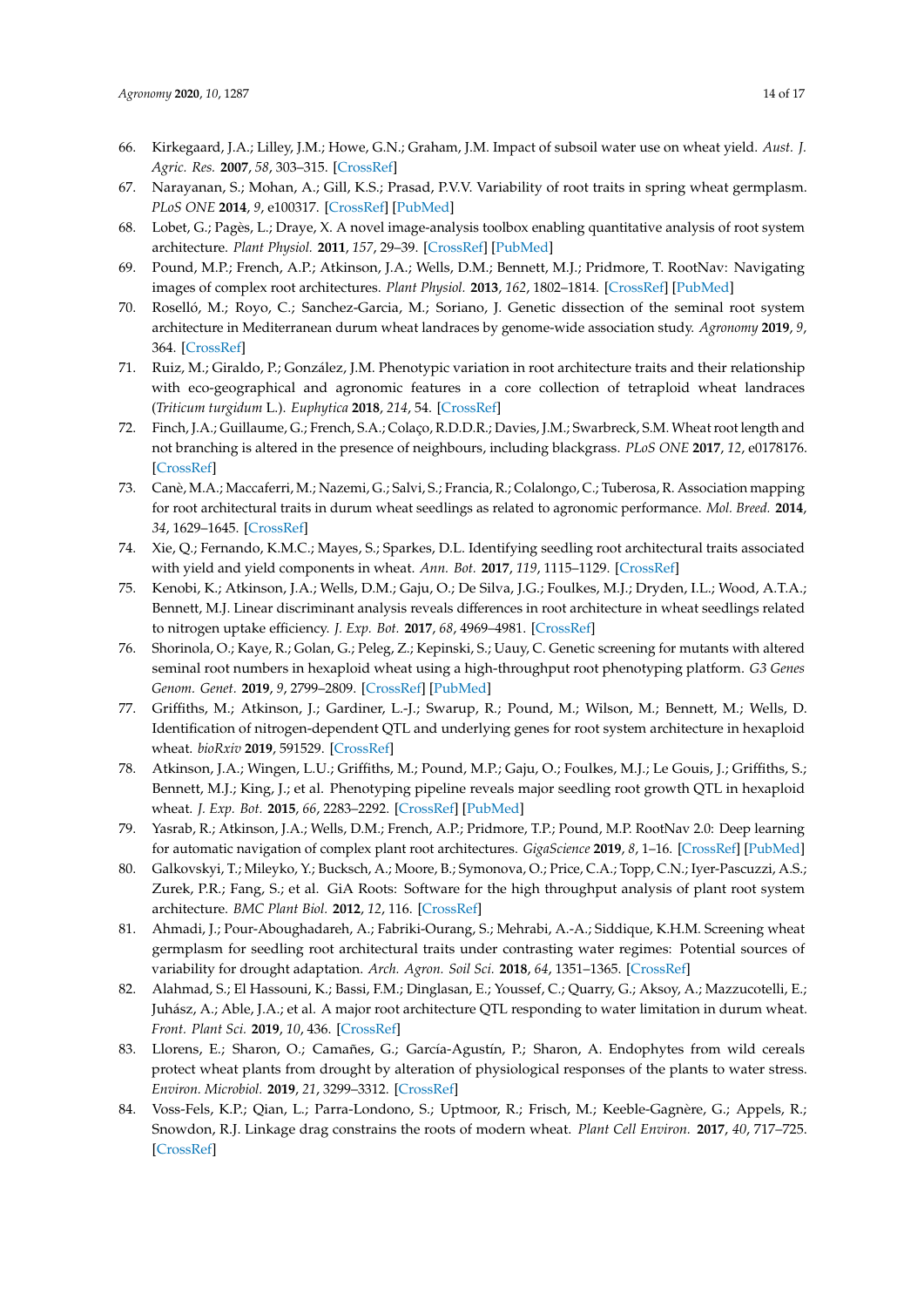- <span id="page-14-0"></span>85. Das, A.; Schneider, H.; Burridge, J.; Ascanio, A.K.M.; Wojciechowski, T.; Topp, C.N.; Lynch, J.P.; Weitz, J.S.; Bucksch, A. Digital imaging of root traits (DIRT): A high-throughput computing and collaboration platform for field-based root phenomics. *Plant Methods* **2015**, *11*, 51. [\[CrossRef\]](http://dx.doi.org/10.1186/s13007-015-0093-3)
- <span id="page-14-1"></span>86. Wang, T.; Rostamza, M.; Song, Z.; Wang, L.; McNickle, G.; Iyer-Pascuzzi, A.S.; Qiu, Z.; Jin, J. SegRoot: A high throughput segmentation method for root image analysis. *Comput. Electron. Agric.* **2019**, *162*, 845–854. [\[CrossRef\]](http://dx.doi.org/10.1016/j.compag.2019.05.017)
- <span id="page-14-2"></span>87. Narisetti, N.; Henke, M.; Seiler, C.; Shi, R.; Junker, A.; Altmann, T.; Gladilin, E. Semi-automated Root Image Analysis (saRIA). *Sci. Rep.* **2019**, *9*, 19674. [\[CrossRef\]](http://dx.doi.org/10.1038/s41598-019-55876-3) [\[PubMed\]](http://www.ncbi.nlm.nih.gov/pubmed/31873104)
- <span id="page-14-3"></span>88. Bucksch, A.; Burridge, J.; York, L.M.; Das, A.; Nord, E.; Weitz, J.S.; Lynch, J.P. Image-based high-throughput field phenotyping of crop roots. *Plant Physiol.* **2014**, *166*, 470–486. [\[CrossRef\]](http://dx.doi.org/10.1104/pp.114.243519) [\[PubMed\]](http://www.ncbi.nlm.nih.gov/pubmed/25187526)
- <span id="page-14-4"></span>89. Stanzione, D. The iPlant collaborative: Cyberinfrastructure to feed the world. *Computer* **2011**, *44*, 44–52. [\[CrossRef\]](http://dx.doi.org/10.1109/MC.2011.297)
- <span id="page-14-5"></span>90. Nguyen, V.L.; Stangoulis, J. Variation in root system architecture and morphology of two wheat genotypes is a predictor of their tolerance to phosphorus deficiency. *Acta Physiol. Plant.* **2019**, *41*, 109. [\[CrossRef\]](http://dx.doi.org/10.1007/s11738-019-2891-0)
- <span id="page-14-6"></span>91. Watt, M.; Moosavi, S.; Cunningham, S.C.; Kirkegaard, J.A.; Rebetzke, G.J.; Richards, R.A. A rapid, controlled-environment seedling root screen for wheat correlates well with rooting depths at vegetative, but not reproductive, stages at two field sites. *Ann. Bot.* **2013**, *112*, 447–455. [\[CrossRef\]](http://dx.doi.org/10.1093/aob/mct122)
- <span id="page-14-7"></span>92. Mohamed, A.; Monnier, Y.; Mao, Z.; Lobet, G.; Maeght, J.-L.; Ramel, M.; Stokes, A. An evaluation of inexpensive methods for root image acquisition when using rhizotrons. *Plant Methods* **2017**, *13*, 11. [\[CrossRef\]](http://dx.doi.org/10.1186/s13007-017-0160-z)
- <span id="page-14-8"></span>93. Postic, F.; Beauchêne, K.; Gouache, D.; Doussan, C. Scanner-based minirhizotrons help to highlight relations between deep roots and yield in various wheat cultivars under combined water and nitrogen deficit conditions. *Agronomy* **2019**, *9*, 297. [\[CrossRef\]](http://dx.doi.org/10.3390/agronomy9060297)
- <span id="page-14-9"></span>94. Colombi, T.; Kirchgessner, N.; Le Marié, C.A.; York, L.M.; Lynch, J.P.; Hund, A. Next generation shovelomics: Set up a tent and REST. *Plant Soil* **2015**, *388*, 1–20. [\[CrossRef\]](http://dx.doi.org/10.1007/s11104-015-2379-7)
- <span id="page-14-10"></span>95. Challacombe, C.A.; Seetharaman, K.; Duizer, L.M. Sensory characteristics and consumer acceptance of bread and cracker products made from red or white wheat. *J. Food Sci.* **2011**, *76*, S337–S346. [\[CrossRef\]](http://dx.doi.org/10.1111/j.1750-3841.2011.02200.x)
- <span id="page-14-11"></span>96. Whan, A.P.; Smith, A.B.; Cavanagh, C.R.; Ral, J.-P.F.; Shaw, L.M.; Howitt, C.A.; Bischof, L. GrainScan: A low cost, fast method for grain size and colour measurements. *Plant Methods* **2014**, *10*, 23. [\[CrossRef\]](http://dx.doi.org/10.1186/1746-4811-10-23) [\[PubMed\]](http://www.ncbi.nlm.nih.gov/pubmed/25050131)
- <span id="page-14-12"></span>97. Tanabata, T.; Shibaya, T.; Hori, K.; Ebana, K.; Yano, M. SmartGrain: High-throughput phenotyping software for measuring seed shape through image analysis. *Plant Physiol.* **2012**, *160*, 1871–1880. [\[CrossRef\]](http://dx.doi.org/10.1104/pp.112.205120) [\[PubMed\]](http://www.ncbi.nlm.nih.gov/pubmed/23054566)
- <span id="page-14-13"></span>98. Okamoto, Y.; Nguyen, A.T.; Yoshioka, M.; Iehisa, J.C.M.; Takumi, S. Identification of quantitative trait loci controlling grain size and shape in the D genome of synthetic hexaploid wheat lines. *Breed. Sci.* **2013**, *63*, 423–429. [\[CrossRef\]](http://dx.doi.org/10.1270/jsbbs.63.423) [\[PubMed\]](http://www.ncbi.nlm.nih.gov/pubmed/24399915)
- 99. Sestili, F.; Pagliarello, R.; Zega, A.; Saletti, R.; Pucci, A.; Botticella, E.; Masci, S.; Tundo, S.; Moscetti, I.; Foti, S.; et al. Enhancing grain size in durum wheat using RNAi to knockdown *GW2* genes. *Theor. Appl. Genet.* **2019**, *132*, 419–429. [\[CrossRef\]](http://dx.doi.org/10.1007/s00122-018-3229-9)
- 100. Kumari, S.; Mir, R.R.; Tyagi, S.; Balyan, H.S.; Gupta, P.K. Validation of QTL for grain weight using MAS-derived pairs of NILs in bread wheat (*Triticum aestivum* L.). *J. Plant Biochem. Biot.* **2019**, *28*, 336–344. [\[CrossRef\]](http://dx.doi.org/10.1007/s13562-018-0485-3)
- 101. Yoshioka, M.; Takenaka, S.; Nitta, M.; Li, J.; Mizuno, N.; Nasuda, S. Genetic dissection of grain morphology in hexaploid wheat by analysis of the NBRP-Wheat core collection. *Genes Genet. Syst.* **2019**, *94*, 35–49. [\[CrossRef\]](http://dx.doi.org/10.1266/ggs.18-00045)
- <span id="page-14-14"></span>102. Kumari, S.; Jaiswal, V.; Mishra, V.K.; Paliwal, R.; Balyan, H.S.; Gupta, P.K. QTL mapping for some grain traits in bread wheat (*Triticum aestivum* L.). *Physiol. Mol. Biol. Plants* **2018**, *24*, 909–920. [\[CrossRef\]](http://dx.doi.org/10.1007/s12298-018-0552-1)
- <span id="page-14-15"></span>103. Sakai, Y.; Cao, L.; Funata, R.; Shiraishi, T.; Yoshikawa, K.; Maeno, K.; Miura, H.; Onishi, K. QTLs for agronomic traits detected in recombinant inbred lines derived from a bread wheat × spelt cross. *Breed. Sci.* **2018**, *68*, 587–595. [\[CrossRef\]](http://dx.doi.org/10.1270/jsbbs.18046)
- 104. Okada, M.; Michikawa, A.; Yoshida, K.; Nagaki, K.; Ikeda, T.M.; Takumi, S. Phenotypic effects of the U-genome variation in nascent synthetic hexaploids derived from interspecific crosses between durum wheat and its diploid relative *Aegilops umbellulata*. *PLoS ONE* **2020**, *15*, e0231129. [\[CrossRef\]](http://dx.doi.org/10.1371/journal.pone.0231129)
- <span id="page-14-16"></span>105. Takumi, S.; Mitta, S.; Komura, S.; Ikeda, T.M.; Matsunaka, H.; Sato, K.; Yoshida, K.; Murai, K. Introgression of chromosomal segments conferring early heading date from wheat diploid progenitor, *Aegilops tauschii* Coss., into Japanese elite wheat cultivars. *PLoS ONE* **2020**, *15*, e0228397. [\[CrossRef\]](http://dx.doi.org/10.1371/journal.pone.0228397)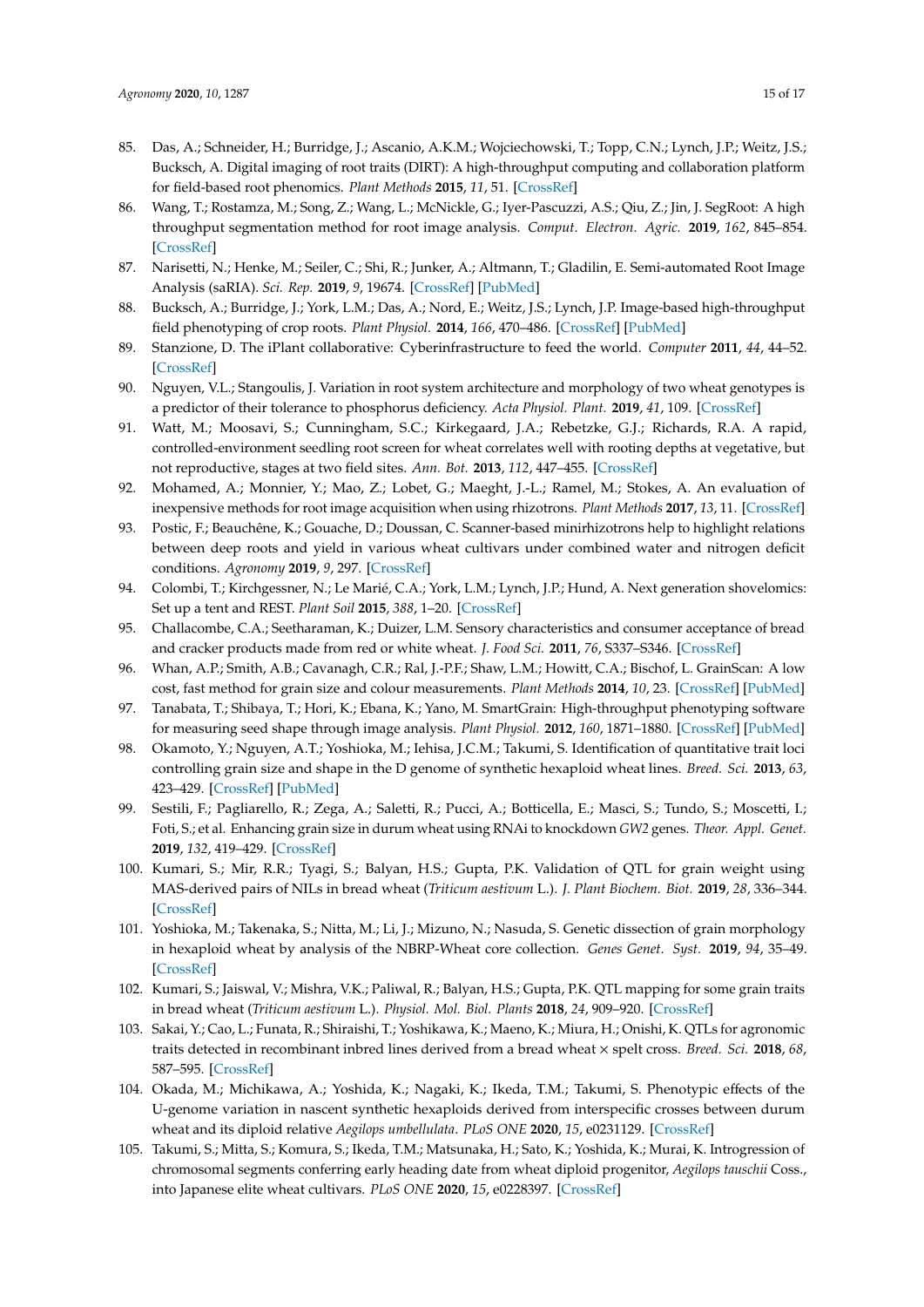- <span id="page-15-0"></span>106. Abid, M.; Shao, Y.; Liu, S.; Wang, F.; Gao, J.; Jiang, D.; Tian, Z.; Dai, T. Pre-drought priming sustains grain development under post-anthesis drought stress by regulating the growth hormones in winter wheat (*Triticum aestivum* L.). *Planta* **2017**, *246*, 509–524. [\[CrossRef\]](http://dx.doi.org/10.1007/s00425-017-2698-4) [\[PubMed\]](http://www.ncbi.nlm.nih.gov/pubmed/28526982)
- <span id="page-15-1"></span>107. Bowerman, A.F.; Newberry, M.; Dielen, A.-S.; Whan, A.; Larroque, O.; Pritchard, J.; Gubler, F.; Howitt, C.A.; Pogson, B.J.; Morell, M.K.; et al. Suppression of glucan, water dikinase in the endosperm alters wheat grain properties, germination and coleoptile growth. *Plant Biotechnol. J.* **2016**, *14*, 398–408. [\[CrossRef\]](http://dx.doi.org/10.1111/pbi.12394) [\[PubMed\]](http://www.ncbi.nlm.nih.gov/pubmed/25989474)
- <span id="page-15-2"></span>108. Alemu, A.; Feyissa, T.; Tuberosa, R.; Maccaferri, M.; Sciara, G.; Letta, T.; Abeyo, B. Genome-wide association mapping for grain shape and color traits in Ethiopian durum wheat (*Triticum turgidum* ssp. durum). *Crop J.* **2020**. [\[CrossRef\]](http://dx.doi.org/10.1016/j.cj.2020.01.001)
- <span id="page-15-3"></span>109. Kehel, Z.; Sanchez-Garcia, M.; El Baouchi, A.; Aberkane, H.; Tsivelikas, A.; Charles, C.; Amri, A. Predictive characterization for seed morphometric traits for genebank accessions using genomic selection. *Front. Ecol. Evol.* **2020**, *8*, 32. [\[CrossRef\]](http://dx.doi.org/10.3389/fevo.2020.00032)
- <span id="page-15-4"></span>110. Golan, G.; Oksenberg, A.; Peleg, Z. Genetic evidence for differential selection of grain and embryo weight during wheat evolution under domestication. *J. Exp. Bot.* **2015**, *66*, 5703–5711. [\[CrossRef\]](http://dx.doi.org/10.1093/jxb/erv249)
- <span id="page-15-5"></span>111. Liu, Y.; Tao, Y.; Wang, Z.; Guo, Q.; Wu, F.; Yang, X.; Deng, M.; Ma, J.; Chen, G.; Wei, Y.; et al. Identification of QTL for flag leaf length in common wheat and their pleiotropic effects. *Mol. Breed.* **2017**, *38*, 11. [\[CrossRef\]](http://dx.doi.org/10.1007/s11032-017-0766-x)
- 112. Yang, J.; Zhou, Y.; Wu, Q.; Chen, Y.; Zhang, P.; Zhang, Y.E.; Hu, W.; Wang, X.; Zhao, H.; Dong, L.; et al. Molecular characterization of a novel *TaGL3-5A* allele and its association with grain length in wheat (*Triticum aestivum* L.). *Theor. Appl. Genet.* **2019**, *132*, 1799–1814. [\[CrossRef\]](http://dx.doi.org/10.1007/s00122-019-03316-1)
- 113. Desiderio, F.; Zarei, L.; Licciardello, S.; Cheghamirza, K.; Farshadfar, E.; Virzi, N.; Sciacca, F.; Bagnaresi, P.; Battaglia, R.; Guerra, D.; et al. Genomic regions from an Iranian landrace increase kernel size in durum wheat. *Front. Plant Sci.* **2019**, *10*, 448. [\[CrossRef\]](http://dx.doi.org/10.3389/fpls.2019.00448)
- 114. Ma, J.; Zhang, H.; Li, S.; Zou, Y.; Li, T.; Liu, J.; Ding, P.; Mu, Y.; Tang, H.; Deng, M.; et al. Identification of quantitative trait loci for kernel traits in a wheat cultivar Chuannong16. *BMC Genet.* **2019**, *20*, 77. [\[CrossRef\]](http://dx.doi.org/10.1186/s12863-019-0782-4)
- 115. Liu, H.; Ma, J.; Tu, Y.; Zhu, J.; Ding, P.; Liu, J.; Li, T.; Zou, Y.; Habib, A.; Mu, Y.; et al. Several stably expressed QTL for spike density of common wheat (*Triticum aestivum*) in multiple environments. *Plant Breed.* **2020**, *139*, 284–294. [\[CrossRef\]](http://dx.doi.org/10.1111/pbr.12782)
- <span id="page-15-6"></span>116. Ma, J.; Tu, Y.; Zhu, J.; Luo, W.; Liu, H.; Li, C.; Li, S.; Liu, J.; Ding, P.; Habib, A.; et al. Flag leaf size and posture of bread wheat: Genetic dissection, QTL validation and their relationships with yield-related traits. *Theor. Appl. Genet.* **2020**, *133*, 297–315. [\[CrossRef\]](http://dx.doi.org/10.1007/s00122-019-03458-2) [\[PubMed\]](http://www.ncbi.nlm.nih.gov/pubmed/31628527)
- <span id="page-15-7"></span>117. Juliana, P.; Poland, J.; Huerta-Espino, J.; Shrestha, S.; Crossa, J.; Crespo-Herrera, L.; Toledo, F.H.; Govindan, V.; Mondal, S.; Kumar, U.; et al. Improving grain yield, stress resilience and quality of bread wheat using large-scale genomics. *Nat. Genet.* **2019**, *51*, 1530–1539. [\[CrossRef\]](http://dx.doi.org/10.1038/s41588-019-0496-6) [\[PubMed\]](http://www.ncbi.nlm.nih.gov/pubmed/31548720)
- <span id="page-15-11"></span>118. Liu, J.; Wu, B.; Singh, R.P.; Velu, G. QTL mapping for micronutrients concentration and yield component traits in a hexaploid wheat mapping population. *J. Cereal Sci.* **2019**, *88*, 57–64. [\[CrossRef\]](http://dx.doi.org/10.1016/j.jcs.2019.05.008)
- <span id="page-15-8"></span>119. Hao, Y.; Velu, G.; Peña, R.J.; Singh, S.; Singh, R.P. Genetic loci associated with high grain zinc concentration and pleiotropic effect on kernel weight in wheat (*Triticum aestivum* L.). *Mol. Breed.* **2014**, *34*, 1893–1902. [\[CrossRef\]](http://dx.doi.org/10.1007/s11032-014-0147-7)
- <span id="page-15-9"></span>120. Magallanes-López, A.M.; Ammar, K.; Morales-Dorantes, A.; González-Santoyo, H.; Crossa, J.; Guzmán, C. Grain quality traits of commercial durum wheat varieties and their relationships with drought stress and glutenins composition. *J. Cereal Sci.* **2017**, *75*, 1–9. [\[CrossRef\]](http://dx.doi.org/10.1016/j.jcs.2017.03.005)
- 121. Guzmán, C.; Autrique, J.E.; Mondal, S.; Singh, R.P.; Govindan, V.; Morales-Dorantes, A.; Posadas-Romano, G.; Crossa, J.; Ammar, K.; Peña, R.J. Response to drought and heat stress on wheat quality, with special emphasis on bread-making quality, in durum wheat. *Field Crops Res.* **2016**, *186*, 157–165. [\[CrossRef\]](http://dx.doi.org/10.1016/j.fcr.2015.12.002)
- <span id="page-15-10"></span>122. Guzmán, C.; Mondal, S.; Govindan, V.; Autrique, J.E.; Posadas-Romano, G.; Cervantes, F.; Crossa, J.; Vargas, M.; Singh, R.P.; Peña, R.J. Use of rapid tests to predict quality traits of CIMMYT bread wheat genotypes grown under different environments. *LWT* **2016**, *69*, 327–333. [\[CrossRef\]](http://dx.doi.org/10.1016/j.lwt.2016.01.068)
- <span id="page-15-12"></span>123. Magallanes-López, A.M.; Hernandez-Espinosa, N.; Velu, G.; Posadas-Romano, G.; Ordoñez-Villegas, V.M.G.; Crossa, J.; Ammar, K.; Guzmán, C. Variability in iron, zinc and phytic acid content in a worldwide collection of commercial durum wheat cultivars and the effect of reduced irrigation on these traits. *Food Chem.* **2017**, *237*, 499–505. [\[CrossRef\]](http://dx.doi.org/10.1016/j.foodchem.2017.05.110)
- 124. Velu, G.; Ortiz-Monasterio, I.; Cakmak, I.; Hao, Y.; Singh, R.P. Biofortification strategies to increase grain zinc and iron concentrations in wheat. *J Cereal Sci.* **2014**, *59*, 365–372. [\[CrossRef\]](http://dx.doi.org/10.1016/j.jcs.2013.09.001)